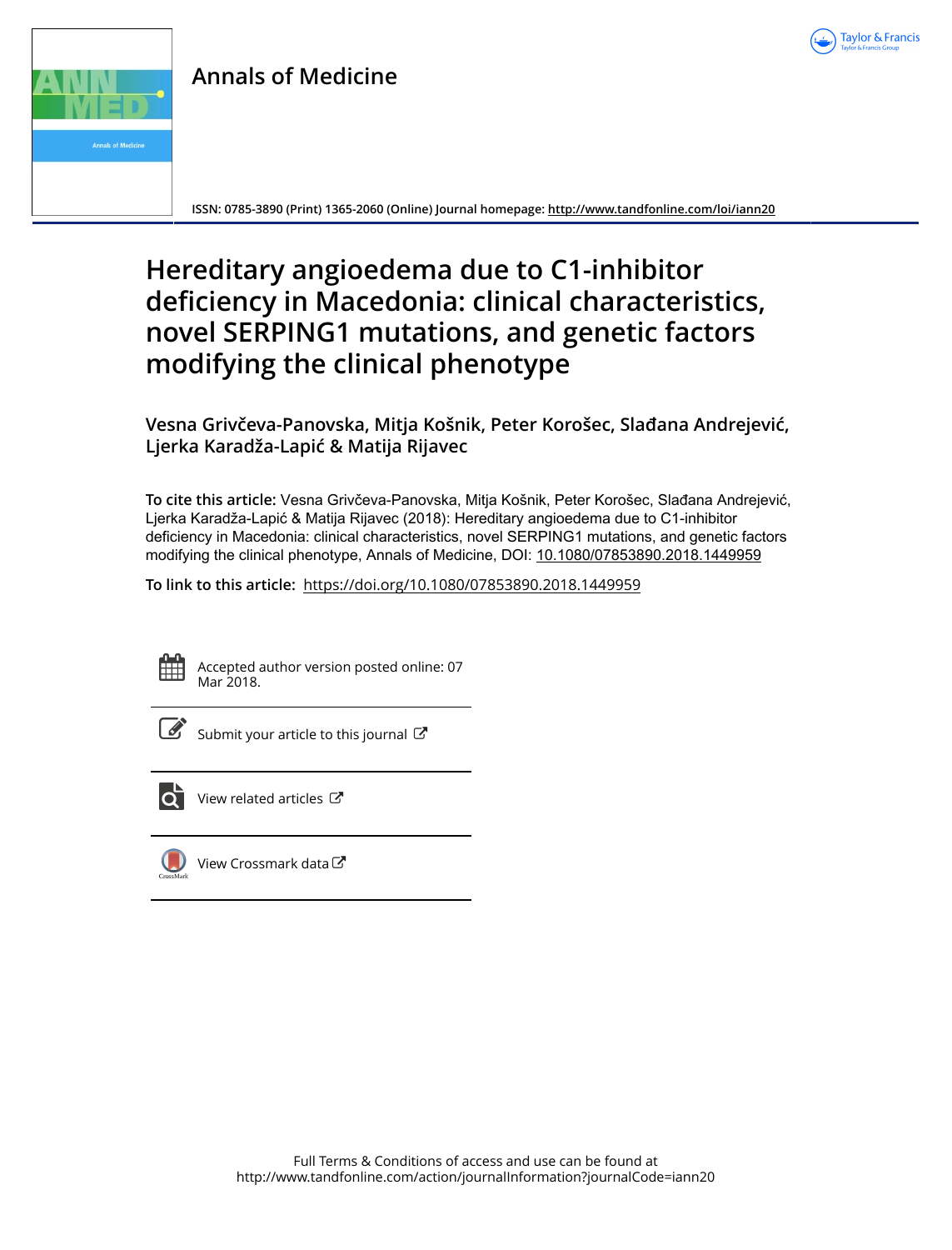| Check for updates |  |
|-------------------|--|
|-------------------|--|

**Hereditary angioedema due to C1-inhibitor deficiency in Macedonia: clinical characteristics, novel** *SERPING1* **mutations, and genetic factors modifying the clinical phenotype**

Vesna Grivčeva-Panovska<sup>1</sup>, Mitja Košnik<sup>2,3</sup>, Peter Korošec<sup>2</sup>, Slađana Andrejević<sup>4</sup>, Ljerka Karadža-Lapić $^5$ , Matija Rijavec $^2$  (\*)

<sup>1</sup> Dermatology Clinic, School of Medicine, Ss. Cyril and Methodius University, Skopje, Republic of Macedonia. tology Clinic, School of Medicine, Ss. Cyril and Methodius University, Skop<br>
c of Macedonia.<br>
sity Clinic of Respiratory and Allergic Diseases Golnik, Golnik, Slovenia<br>
Il Faculty Ljubljana, Slovenia<br>
Il Faculty Ljubljana,

<sup>2</sup> University Clinic of Respiratory and Allergic Diseases Golnik, Golnik, Slovenia

<sup>3</sup> Medical Faculty Ljubljana, Slovenia

<sup>4</sup> Clinic of Allergology and Immunology, Clinical Center of Serbia, Belgrade, Serbia

<sup>5</sup>General Hospital Šibenik, Šibenik, Croatia

(\*) Corresponding author:

Assist. Prof. Matija Rijavec, PhD

University Clinic of Respiratory and Allergic Diseases Golnik

Golnik 36, 4204 Golnik, Slovenia

Tel. + 38642569430

 $Fax + 38642569117$ 

E-mail matija.rijavec@klinika-golnik.si

Running title: **C1-INH-HAE in Macedonia**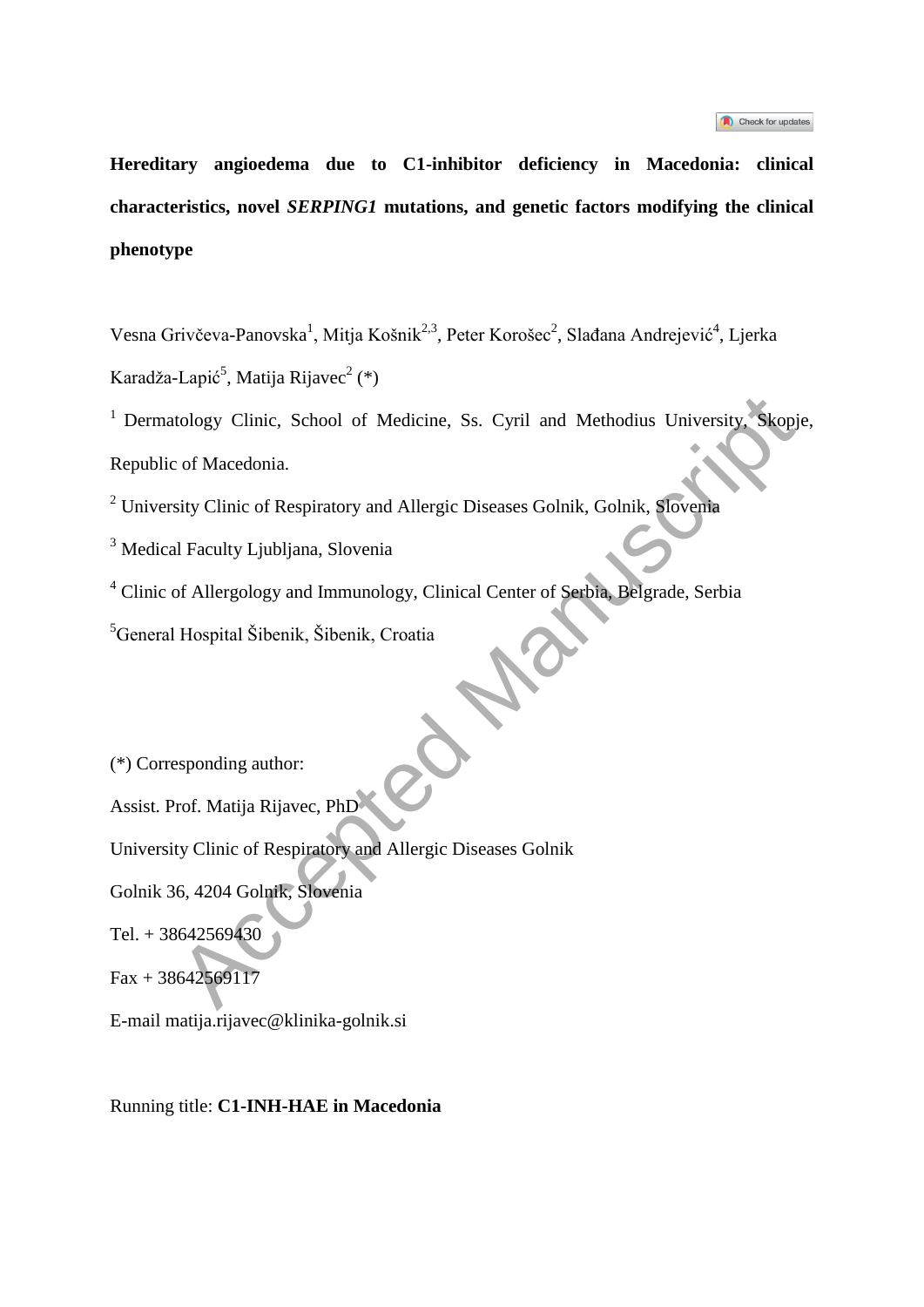#### **ABSTRACT**

**Objective:** Hereditary angioedema due to C1 inhibitor deficiency (C1-INH-HAE) is a rare disease, characterized by swellings. We aimed to characterize on a clinical and molecular basis C1-INH-HAE patients in the Republic of Macedonia.

**Results:** All 15 patients from six unrelated families were diagnosed with C1-INH-HAE type I, with a mean age of symptom onset of 11 years and an average delay of diagnosis of 7 years. Patients reported on average 31 angioedema attacks/year, with a median clinical severity score (CSS) of 7. We identified three known mutations, and two mutations (c.813\_818delCAACAA and c.1488T>G) were reported for the first time. To address the genotype-phenotype association, a pooled analysis including 78 C1-INH-HAE south-eastern European patients was performed, with additional analysis of F12-46C/T and KLKB1- 428G/A polymorphisms. We demonstrated that patients with nonsense and frameshift mutations, large deletions/insertions, splicing defects, and mutations at Arg444 exhibited an increased CSS compared with missense mutations, excluding mutations at Arg444. In addition, the CC F12-46C/T polymorphism was suggestive of earlier disease onset. score (CSS) of 7. We identified three known mutations, and two mutations<br>18delCAACAA and c.1488T>G) were reported for the first time. To address tra-phenotype association, a pooled analysis including 78 C1-INH-HAE south-e

**Discussion:** Genetic analysis helped identify the molecular basis of C1-INH-HAE given that causative mutations in *SERPING1* were detected in all patients, including an infant before the appearance of clinical symptoms. We identified two novel mutations and further corroborated the genotype-phenotype relationship, wherein mutations with a clear effect on C1-INH function predispose patients to a more severe disease phenotype and CC F12-46C/T predisposes patients to earlier disease onset.

**KEYWORDS:** hereditary angioedema, C1 inhibitor, *SERPING1* gene, Macedonia.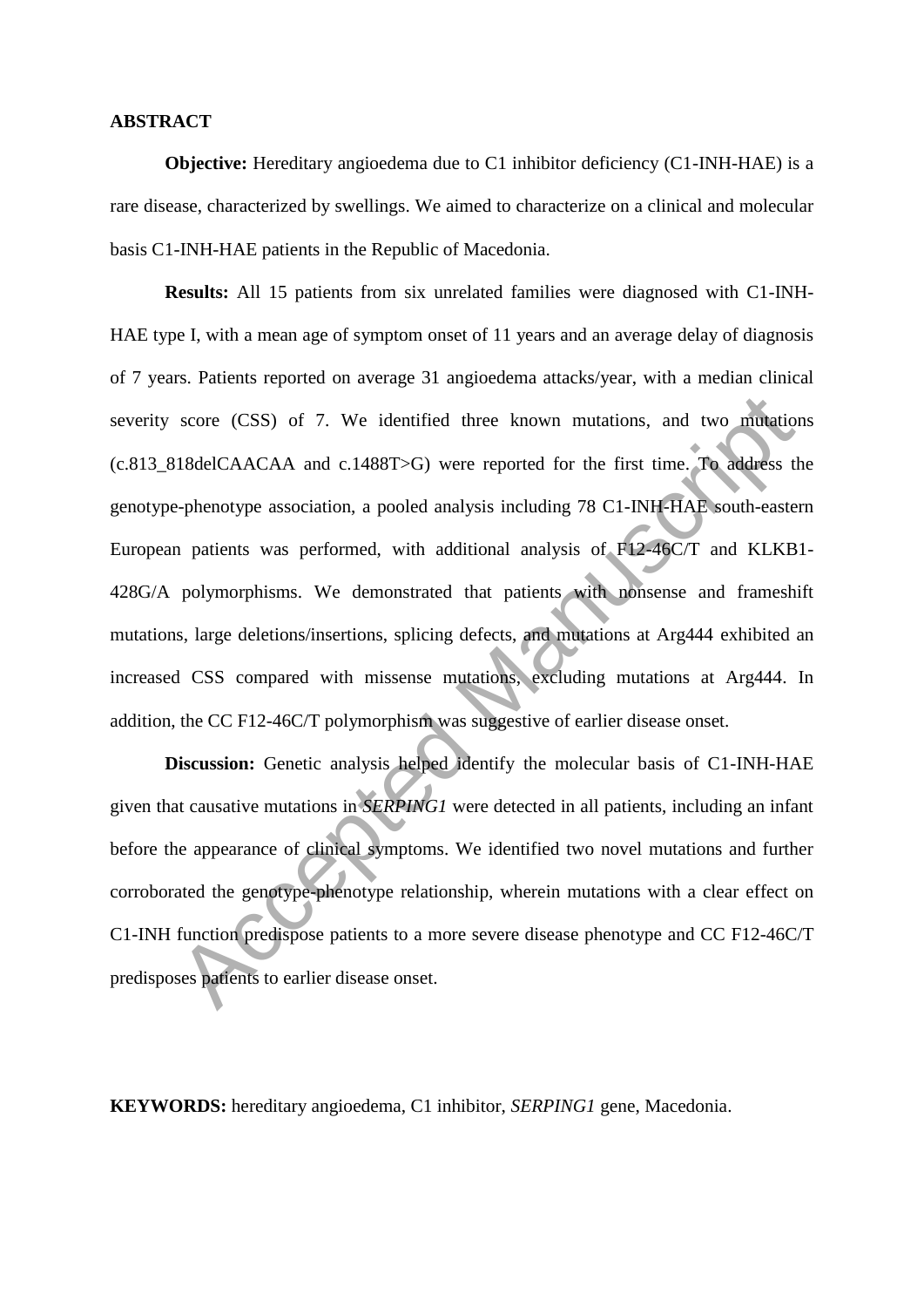#### **KEY MESSAGES:**

- In the present nationwide study, we aimed to characterize on a clinical and molecular basis patients with hereditary angioedema due to C1 inhibitor deficiency (C1-INH-HAE) in the Republic of Macedonia.
- Causative mutations in *SERPING1* were detected in all 15 C1-INH-HAE patients from six Macedonian families, including an infant, before the appearance of clinical symptoms.
- We identified three known mutations and two novel mutations (c.813\_818delCAACAA and c.1488T>G). These findings further corroborated the genotype-phenotype relationship, wherein mutations with a clear effect on C1-INH function predispose patients to a more severe disease phenotype and the CC F12-46C/T polymorphism predisposes patients to earlier disease onset.

Accepted M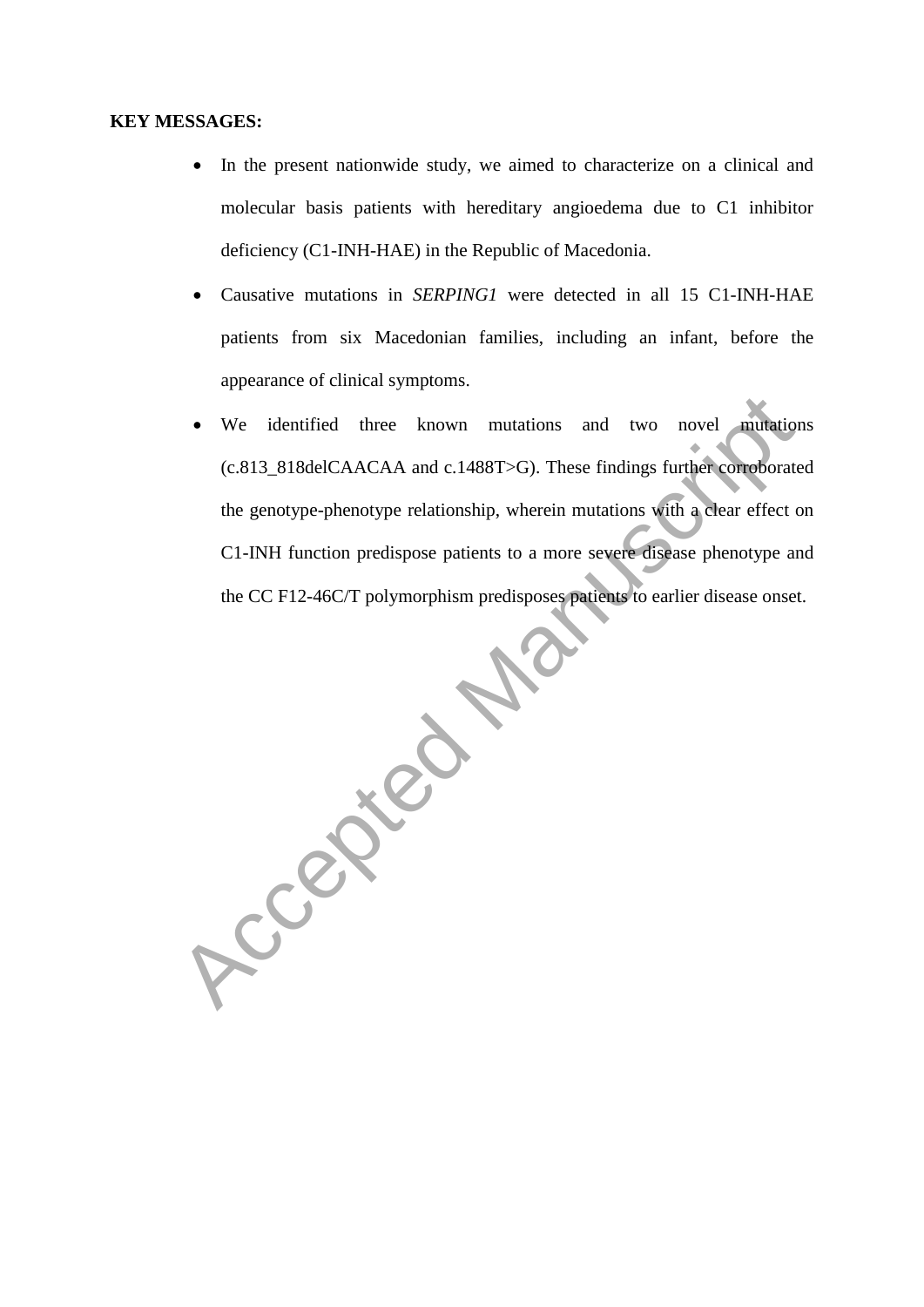#### **Introduction**

Hereditary angioedema due to C1 inhibitor deficiency (C1-INH-HAE) is characterized by swelling of the face, lips, tongue, larynx, abdomen, genitalia or extremities(1–4). C1-INH-HAE (OMIM 106100) is a rare autosomal dominant disease with few cases of homozygous mutations reported in consanguineous patients. The condition is caused by mutations in the *SERPING1* gene, which codes for C1-INH(1–4). *SERPING1* is located on chromosome 11q12-q13.1 and involves eight exons and seven introns distributed over 17 kb, with introns containing 17 repetitive *Alu* sequences(1,5,6). More than 450 different mutations in *SERPING1* have been described to date, ranging from nucleotide substitutions and small insertions and deletions to large deletions and duplications (HAEdb, http://www.hae.enzim.hu)(7), resulting in low levels of C1-INH (C1-INH-HAE type I, 85% of cases) or normal levels of non-functional C1-INH (C1-INH-HAE type II, 15% of cases)(1,2,4,6). C1-INH is a serine protease inhibitor and represents a key regulator of several immune and inflammatory pathways, given that it inhibits classical and lectin complement pathways, the mannose-binding protein-associated serine protease system, kallikrein, coagulation factors XIa and XIIa, plasmin, and tissue plasminogen activator. Therefore, deficient C1-INH causes overactivation of cascades, generating several vasoactive substances. Bradykinin represents the most important vasoactive substance generated, resulting in increased vascular permeability and leading to angioedema attacks(1,2). In addition to C1- INH-HAE, other types of HAE include F12-HAE caused by specific mutations in the factor XII (*F12*) gene(8) and recently identified ANGPT1-HAE and PLG-HAE, which are caused by mutations in angiopoietin-1 (*ANGPT1*) gene(9) and plasminogen (*PLG*)(10), respectively. In several families with HAE, the genetic background and pathophysiology of disease remain unknown (U-HAE)(4,8–11). mannet at the sequences (1,5,6). More than 450 different mutations<br>
G1 have been described to date, ranging from nucleotide substitutions and sm<br>
and deletions to large deletions and duplications (HAEc<br>
ww.hae.enzim.hu)(7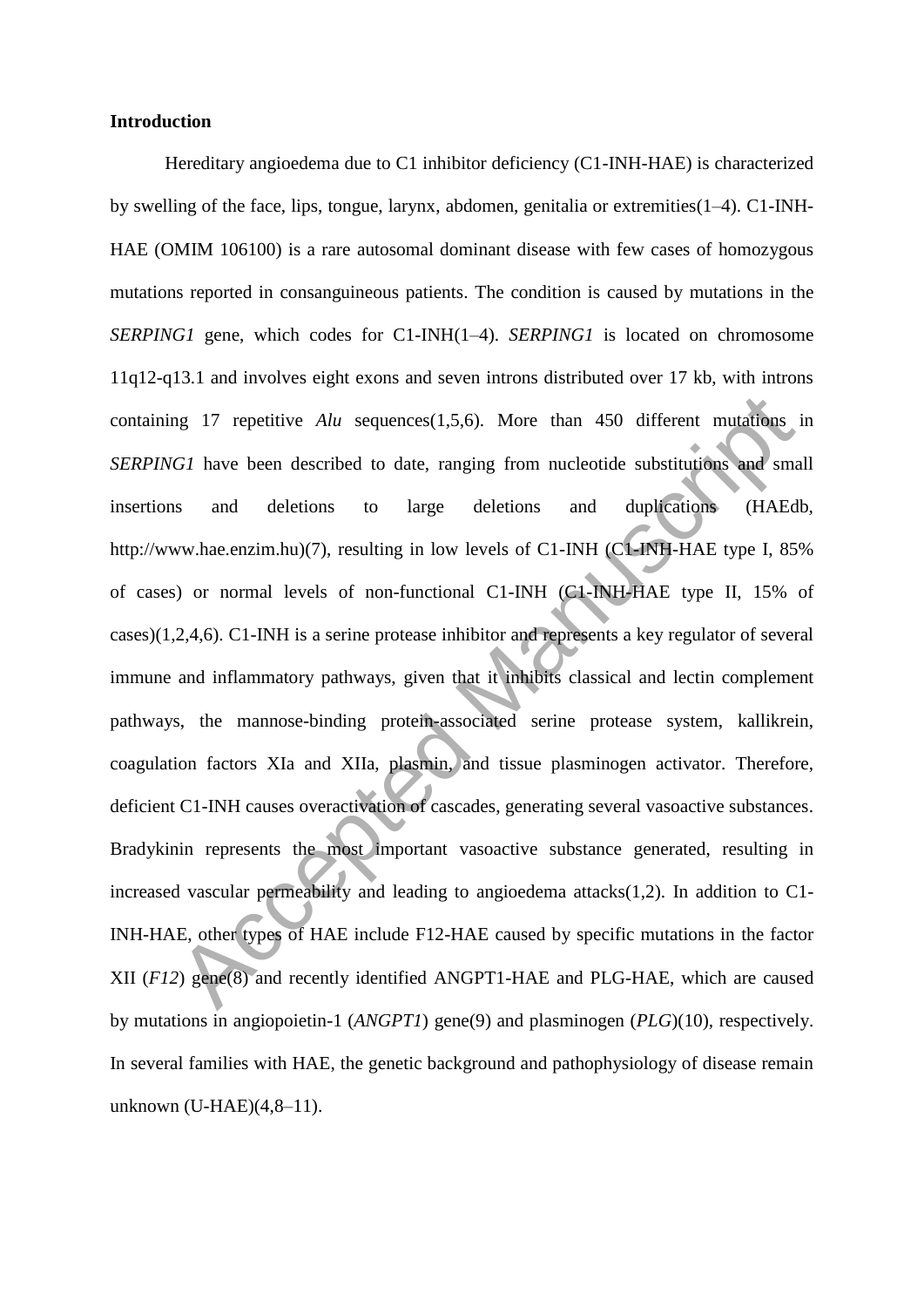The aim of the present study was to characterize the spectrum of mutations of the *SERPING1* gene in 15 patients from six unrelated Macedonian families with C1-INH-HAE. This is the first genetic study on C1-INH-HAE in the Republic of Macedonia. The awareness and recognition of this potentially life-threatening disease still needs to be improved in Macedonia as well as in other countries. In addition, we wanted to further investigate the possible relationship between the type of mutation in the *SERPING1* gene and the clinical presentation of C1-INH-HAE. To evaluate the association between genotype and phenotype in C1-INH-HAE, patients from Macedonia were pooled with 65 C1-INH-HAE patients from 35 unrelated south-eastern European (SEE) families, specifically from Slovenia(12), Serbia(13) and the Šibenik-Knin region of Croatia(14), who were previously genotyped for the *SERPING1* gene mutations. In addition to *SERPING1* gene mutations, recently published research indicates that functional alterations in genes encoding for proteins involved in bradykinin metabolism and function could affect the clinical phenotype of C1-INH-HAE(6,15–17). Specifically, the functional promoter polymorphism F12-46C/T that results in reduced translation efficiency and low plasma levels of FXII activity(15) and the G allele of the KLKB1-428G/A variant that is associated with reduced plasma kallikrein activity(16) might affect the disease phenotype of C1-INH-HAE patients. Therefore, we also examined the association of F12-46C/T (rs1801020) and KLKB1-428G/A (rs3733402) polymorphisms with clinical presentation of the disease. These polymorphisms were previously shown to be associated with age at disease onset(15–17). IH-HAE, patients from Macedonia were pooled with 65 C1-INH-HAE patients from<br>dated south-eastern European (SEE) families, specifically from Slovenia (1<br>3) and the Šibenik-Knin region of Croatia (14), who were previously ge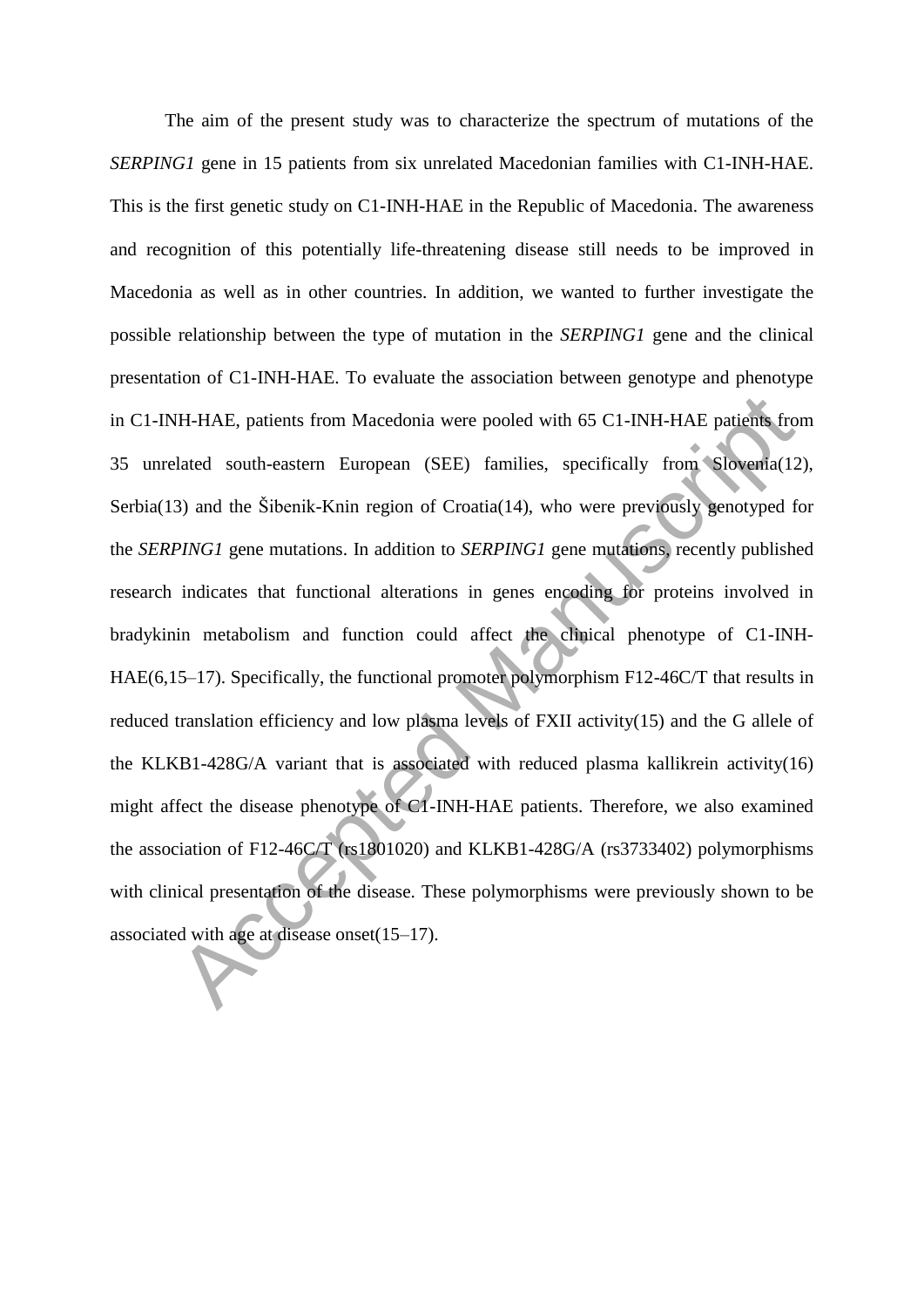# **Materials and methods**

#### *Patients*

The patients were recruited at the Dermatology Clinic, School of Medicine, Ss. Cyril and Methodius University, Skopje, Republic of Macedonia, which is a tertiary medical centre responsible for the diagnosis and treatment of hereditary angioedema in the Republic of Macedonia. For the genetic analysis, which was performed at the University Clinic of Respiratory and Allergic Diseases Golnik, Slovenia, 14 patients, including one asymptomatic adult, from 6 unrelated families were recruited. Furthermore, two babies younger than 1 year with a family history of C1-INH-HAE but without any symptoms were also recruited for complement and genetic testing. The diagnosis of HAE was established in the presence of at least one major clinical criterion (subcutaneous angioedema, abdominal pain, or laryngeal oedema) and one laboratory criterion (C1 inhibitor antigenic levels, C1 inhibitor function) followed up with positive family history, as proposed in the guidelines for the diagnosis of HAE(1,2). C1-INH-HAE severity was calculated according to a scoring system proposed by Bygum et al.(18) This clinical severity score is based on age of disease onset, organs affected, and the need for long-term prophylaxis. The maximum score is 10. The study was conducted in accordance with the amended Declaration of Helsinki, and all participants or the relatives of minor participants provided written informed consent. ory and Allergic Diseases Golnik, Slovenia, 14 patients, including one asymptom<br>am 6 unrelated families were recruited. Furthermore, two babies younger than 1 yearnily history of C1-INH-HAE but without any symptoms were al

# *Complement testing*

Serum protein concentrations of C1 inhibitor (normal range: 0.20–0.35 g/l) and C4 (normal range: 0.16–0.31 g/l) (Siemens, Marburg, Germany) were quantified by means of radial immunodiffusion and C1 inhibitor function (C1 inhibitor functional levels  $\leq 40\%$  of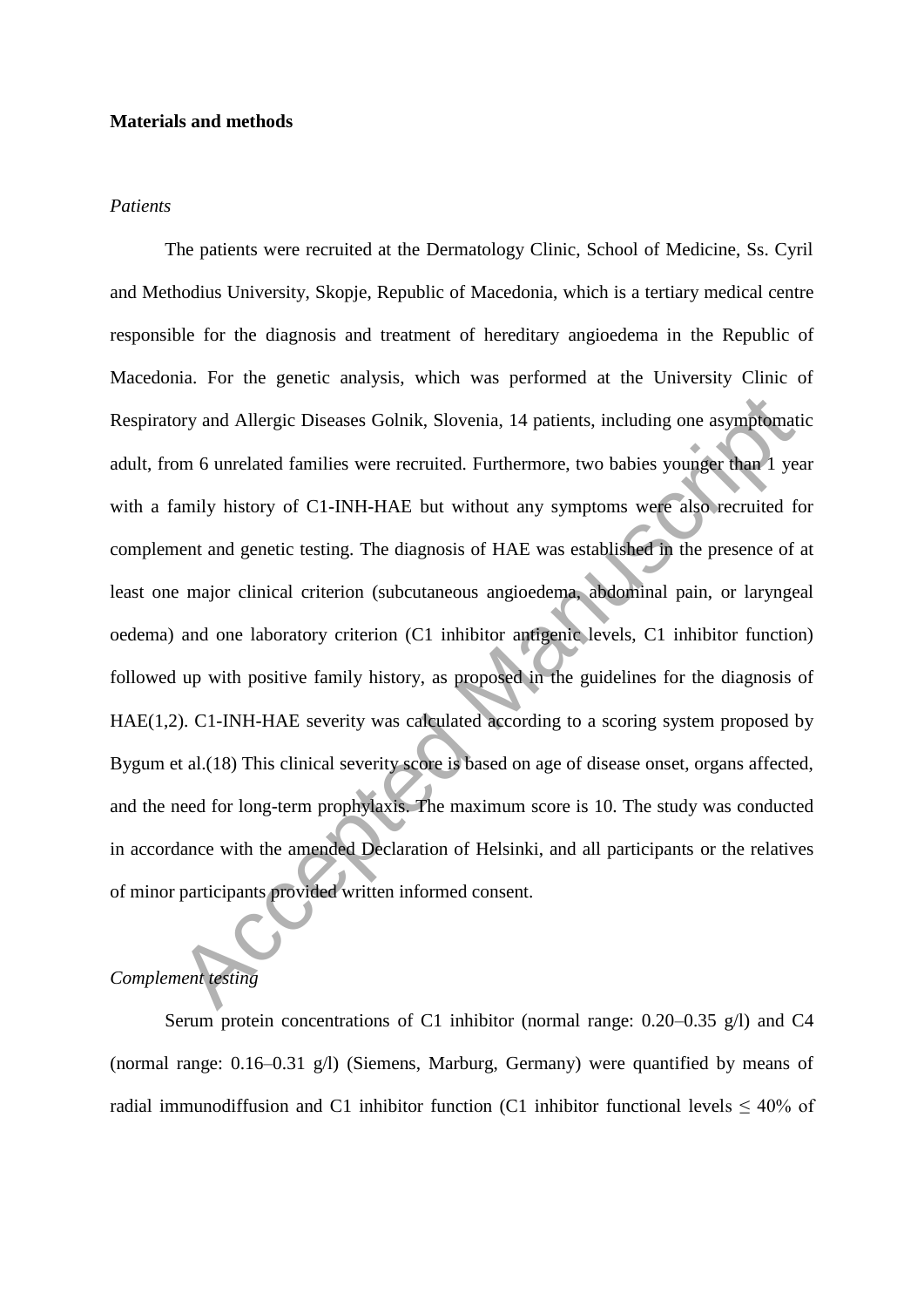normal are considered decreased) were measured using an enzyme immunoassay (Quidel Corporation, California, USA) in accordance with the manufacturer's instructions.

# *Genotyping*

Genomic DNA was extracted from EDTA-containing whole blood samples using a QIAamp DNA Blood Mini Kit (Qiagen, Hilden, Germany) according to the manufacturer's instructions.

The detection of *SERPING1* mutations in the promoter, noncoding exon 1, 7 coding exons and exon-intron boundaries were performed as described previously (12). To identify mutations, all sequences were compared with the *SERPING1* reference sequence in GenBank (GenBank accession number X54486.1). *SERPING1* variations were numbered in two ways. Traditional genomic numbering denotes the first nucleotide of exon 1 as number one [5], whereas the systematic cDNA numbering recommended by the Human Genome Variation Society (HGVS) considers the first nucleotide (A) of the initiation methionine (ATG) of the cDNA sequence (GenBank accession number NM\_000062.2) as nucleotide number one. Regarding protein amino acid positions, the study used traditional numbering based on the mature protein of 478 amino acids. The first 22 amino acids of the N-terminal residue of the signal peptide were denoted using negative numbers and systematic amino acid numbering, where the translation initiator methionine was considered number one. To identify large deletions/duplications, multiplex ligation-dependent probe amplification (MLPA) was performed using the SALSA MLPA P243-A2 SERPING1 kit (MRC-Holland, The Netherlands), and data were analysed using Coffalyser MLPA data analysis software (MCR-Holland). The detection of *SERPING1* mutations in the promoter, noncoding exon 1, 7 eodind exon-intron boundaries were performed as described previously (12). To ident is, all sequences were compared with the *SERPING1* variations

The detection of F12-46C/T (rs1801020) and KLKB1-428G/A (rs3733402) polymorphisms was performed by Sanger sequencing, using primers F12-46C/T-F 5'-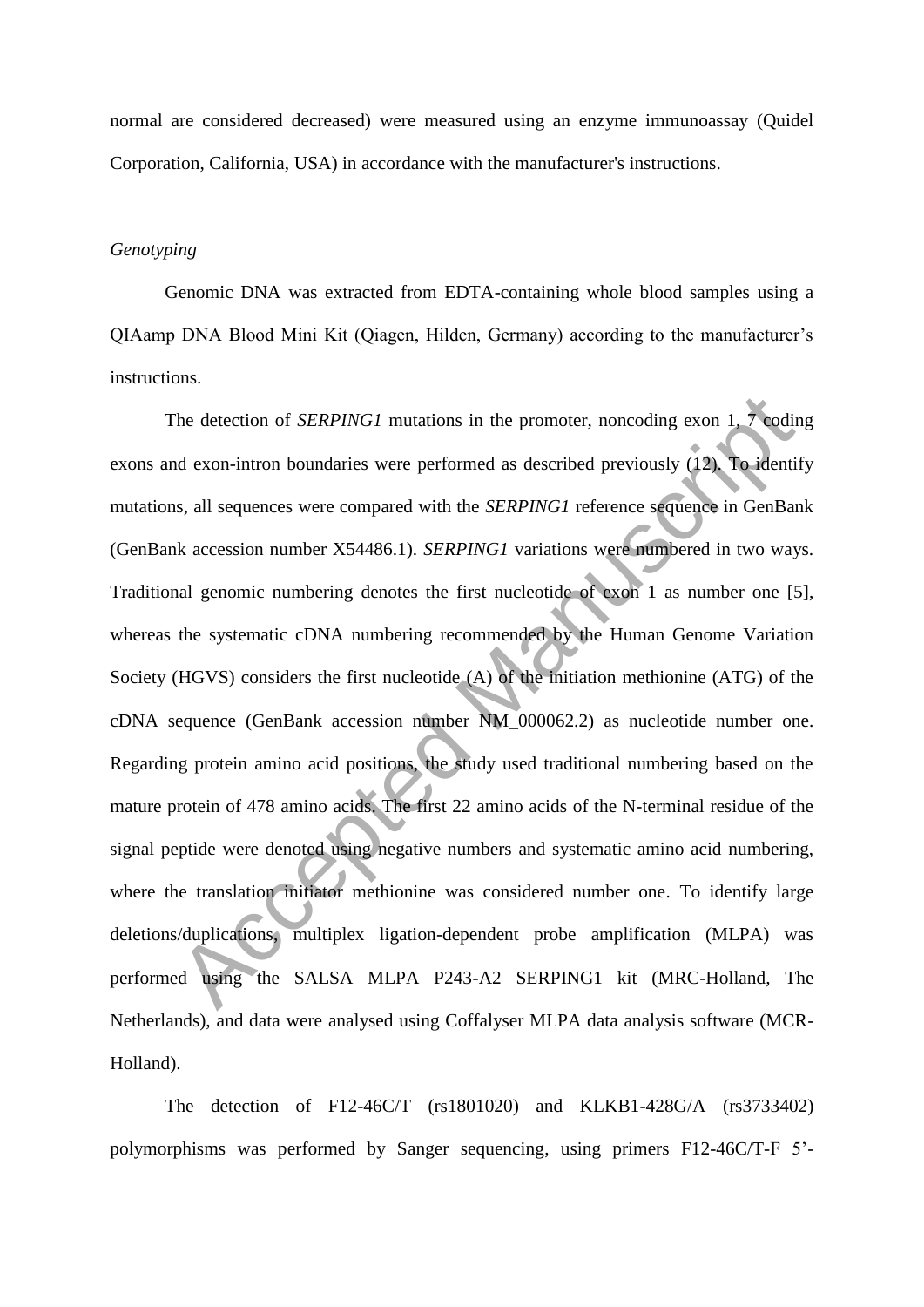GCTTTCCACAAACAGCCTGT-3', F12-46C/T-R 5'-CCACAGCACTCACCGAAAG-3', KLKB1-528G/A-F 5'-AACCCAAATGGTAGTGGGTA-3', and KLKB1-528G/A-R 5'-AGCGCGACTCCATCTCAATA-3' as described previously(12,16,17). F12-46C/T and KLKB1-428G/A polymorphisms were determined in this patient group and in previously published patients from south-eastern Europe, specifically from Slovenia(12), Serbia(13) and the Šibenik-Knin region of Croatia(14).

# *Statistical Analysis*

Data distribution was evaluated using the D'Agostino–Pearson test. Parametric statistics (unpaired t-tests) were used on normally distributed data, whereas non-parametric statistics (the Mann–Whitney) were used if the distribution deviated from normal. To increase the power of the statistical genotype-phenotype association analysis, patients from Macedonia were pooled with 65 C1-INH-HAE patients from south-eastern Europe, specifically from Slovenia(12), Serbia(13) and the Šibenik-Knin region of Croatia(14). Two-sided Fisher's exact test was used to calculate the significance of the differences in patient's clinical characteristics between the two mutation groups in *SERPING1* as well as F12-46C/T and KLKB1-428G/A polymorphisms. Spearman's rank correlation test was used to analyse the correlation between the two mutation groups as well as F12-46C/T and KLKB1-428G/A polymorphisms and the patient's clinical characteristics. A generalized estimating equation (GEE) with a robust covariate matrix and exchangeable correlation structure was implemented to model the association of response variables (clinical severity score, age at onset of symptoms, oedema on different body parts and need for long-term prophylaxis) with explanatory variables (mutation group, polymorphisms, age, and gender) because our patient population consisted of related subjects. Clinical severity score and age at disease onset were modelled as continuous variables in linear GEE models, whereas oedema on different body al Analysis<br>
stribution was evaluated using the D'Agostino-Pearson test. Parametric statist<br>
d t-tests) were used on normally distributed data, whereas non-parametric statist<br>
nn-Whitney) were used if the distribution devi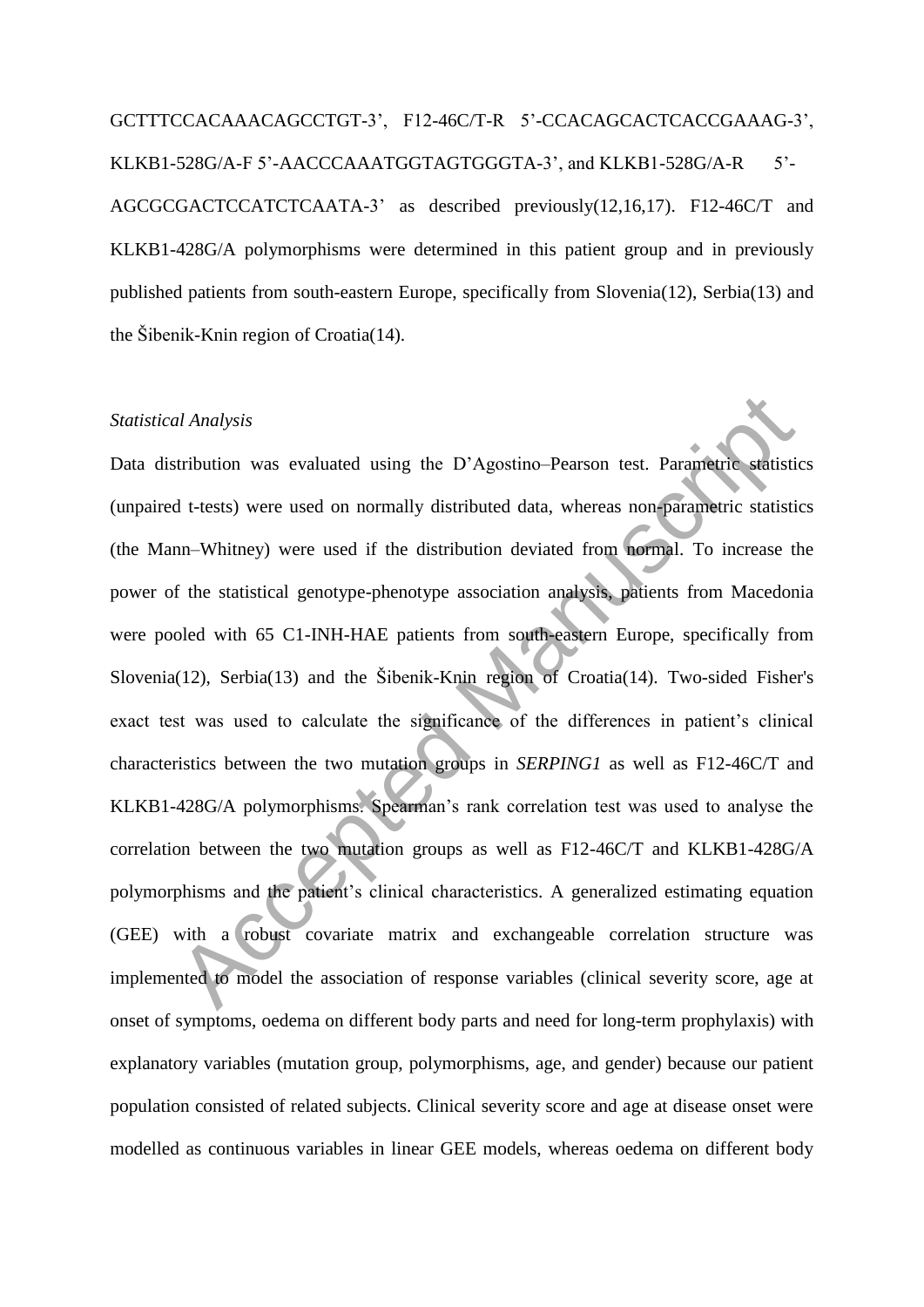parts and the need for long-term prophylaxis were entered as binary variables in the logistic GEE model. GraphPad Prism 5.0 software (San Diego, CA, USA) and SPSS 21.0 software (Chicago, IL, USA) were used for statistical analysis. A P-value of less than 0.05 was considered statistically significant.

# **Results**

#### *Clinical details*

Clinical and laboratory data are presented in Table 1. All recruited patients were diagnosed with C1-INH-HAE type I with reduced C1-INH serum concentrations and function.

The mean age at onset of clinical symptoms was 11 years (range 1–20 years), and the average delay from the first symptoms until diagnosis was 7 years (range 1–33 years). The delay until diagnosis was especially long in three patients, at 20, 26 and 33 years. Patients reported on average 31 angioedema attacks annually, and the number of attacks ranged from 4 to 66 episodes per year. One adult patient was asymptomatic (Table 1). During the previous two years, angioedema attacks most often occurred on the abdomen (39% attacks), followed by skin (36%) and facial oedema (21%). In contrast, laryngeal oedema events were rather rare (4% of attacks). All but one of the symptomatic patients experienced more than one angioedema attack per month, and three patients experienced at least one attack per week (Table 2). The median clinical severity was 7.0 (out of 10.0; range 7–9). We also tested two babies younger than 1 year both belonging to family 1 without any symptoms. One infant exhibited reduced C1 inhibitor serum concentration and function and harboured the family mutation in *SERPING1*, whereas normal complement and genetic testing results were noted in the other infant. Chinical and laboratory data are presented in Table 1. All recruited patients we<br>d with C1-INH-HAE type I with reduced C1-INH serum concentrations a<br>characteristic discussions of clinical symptoms was 11 years (range 1-20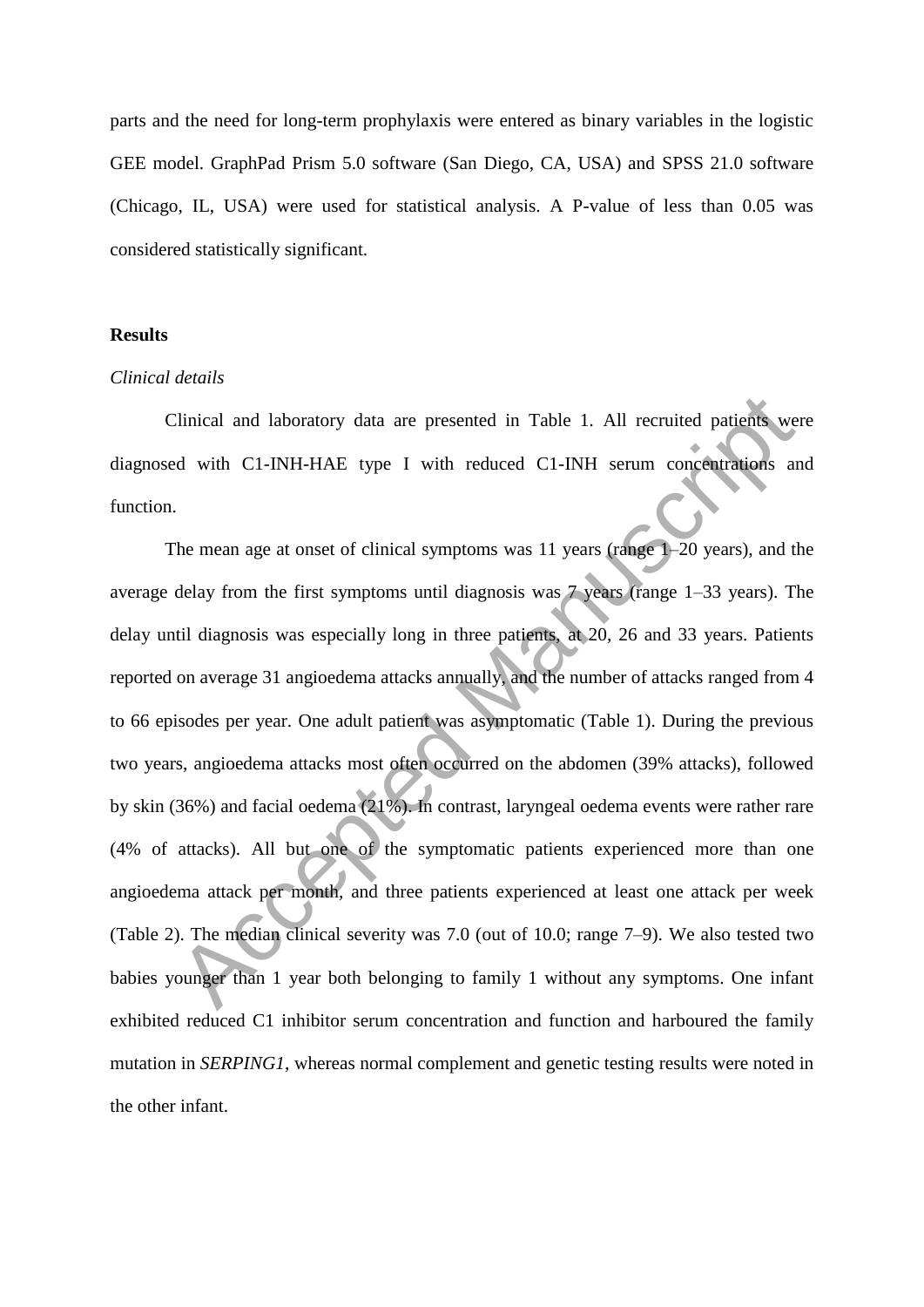#### *Genetic analysis*

In all patients with C1-INH-HAE from six families, a mutation in *SERPING1* responsible for the disease was identified, whereas no mutations were present in healthy relatives and controls. Two families carried known mutations (c.481A>T(19) and c.550G>A(20)), and two sporadic cases harboured the same know mutation (deletion of exon 4(21)). Two mutations were reported for the first time (Table 3). The novel mutations included a deletion of six nucleotides (c.813\_818delCAACAA), located in exon 5, in which two asparagine residues were removed (Asn271\_Asn272del) and a nonsense substitution (c.1488T>G), located in exon 8, causing a premature termination of the protein at amino acid 496 (Tyr496Stop). In unaffected relatives or controls, these mutations were absent, confirming that the identified mutations are indeed responsible for the disease.

#### *Genotype-phenotype association*

To address the question of a possible association between the type of mutation in the *SERPING1* gene and clinical presentation of the disease, patients were divided into two groups based on mutation type, as described previously(13). However, our C1-INH-HAE cohort was too small to permit any relevant genotype-phenotype association analysis. Therefore, to increase the power of the statistical analysis, patients from Macedonia were pooled with 65 C1-INH-HAE patients from Slovenia(12), Serbia(13) and the Šibenik-Knin region of Croatia(14). Using a generalized estimating equation as described previously(13) and including 78 C1-INH-HAE patients, we found that patients with nonsense and frameshift mutations, large deletions/insertions, splicing defects, and mutations at Arg444 (group 1) exhibited an increased clinical severity score compared with those with missense mutations, excluding mutations at Arg444 (group 2; mean: 6.9 vs. 5.7; Mann-Whitney:  $P = 0.009$ ; aragine residues were removed  $(Asn271_Asn272del)$  and a nonsense substitutives ( $\sim$ G), located in exon 8, causing a premature termination of the protein at amino at  $\sim$ r496Stop). In unaffected relatives or controls, these m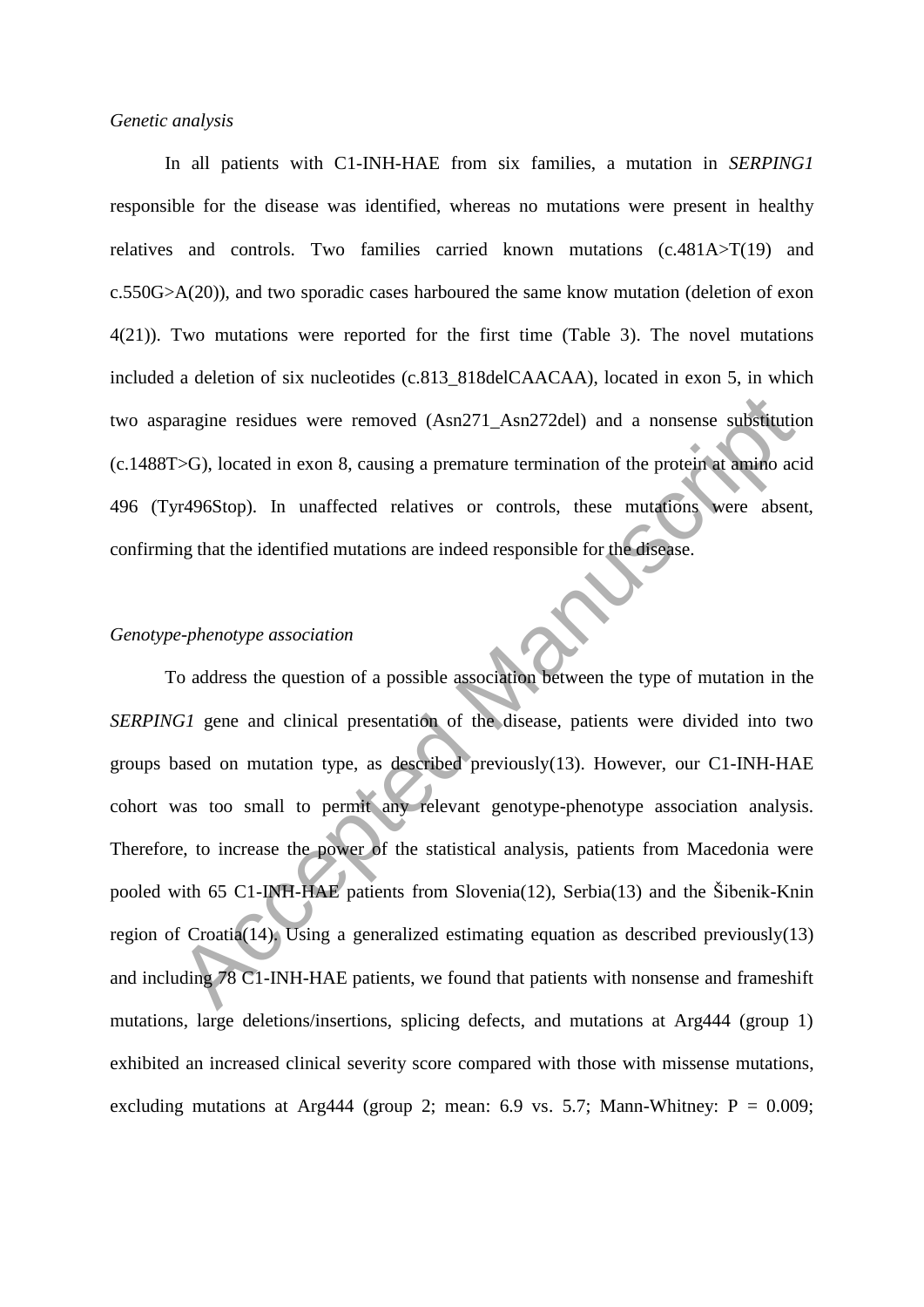Spearman:  $P = 0.008$ ,  $r_s = -0.299$ ; GEE:  $P = 0.03$ ,  $\beta$  coefficient = 1.32, unadjusted;  $P = 0.02$ ,  $β$  coefficient = 1.22, adjusted for gender and age).

Next, we addressed the possible association of F12-46C/T (rs1801020) and KLKB1- 428G/A (rs3733402) polymorphisms and clinical presentation of the disease in 78 C1-INH-HAE patients. The F12-46C/T (rs1801020) polymorphism was suggestively associated with the age of disease onset but not with the clinical severity score. In patients with the CC F12- 46C/T genotype, symptoms appeared 5 years earlier than in patients with CT and TT genotypes (median: 10 vs. 15 years; Mann-Whitney:  $P = 0.035$ ; Spearman:  $P = 0.033$ , rs = 0.241; GEE: P = 0.05, β coefficient = -3.91, unadjusted; P = 0.14, β coefficient = -3.26, adjusted for gender and age). Although significance was lost after correction for gender and age, an underlying association between the F12-46C/T genotype and disease onset was highly suggestive. On the other hand, no association was noted between KLKB1-428G/A (rs3733402) polymorphisms and age of disease onset, clinical severity score or any other

clinical presentation.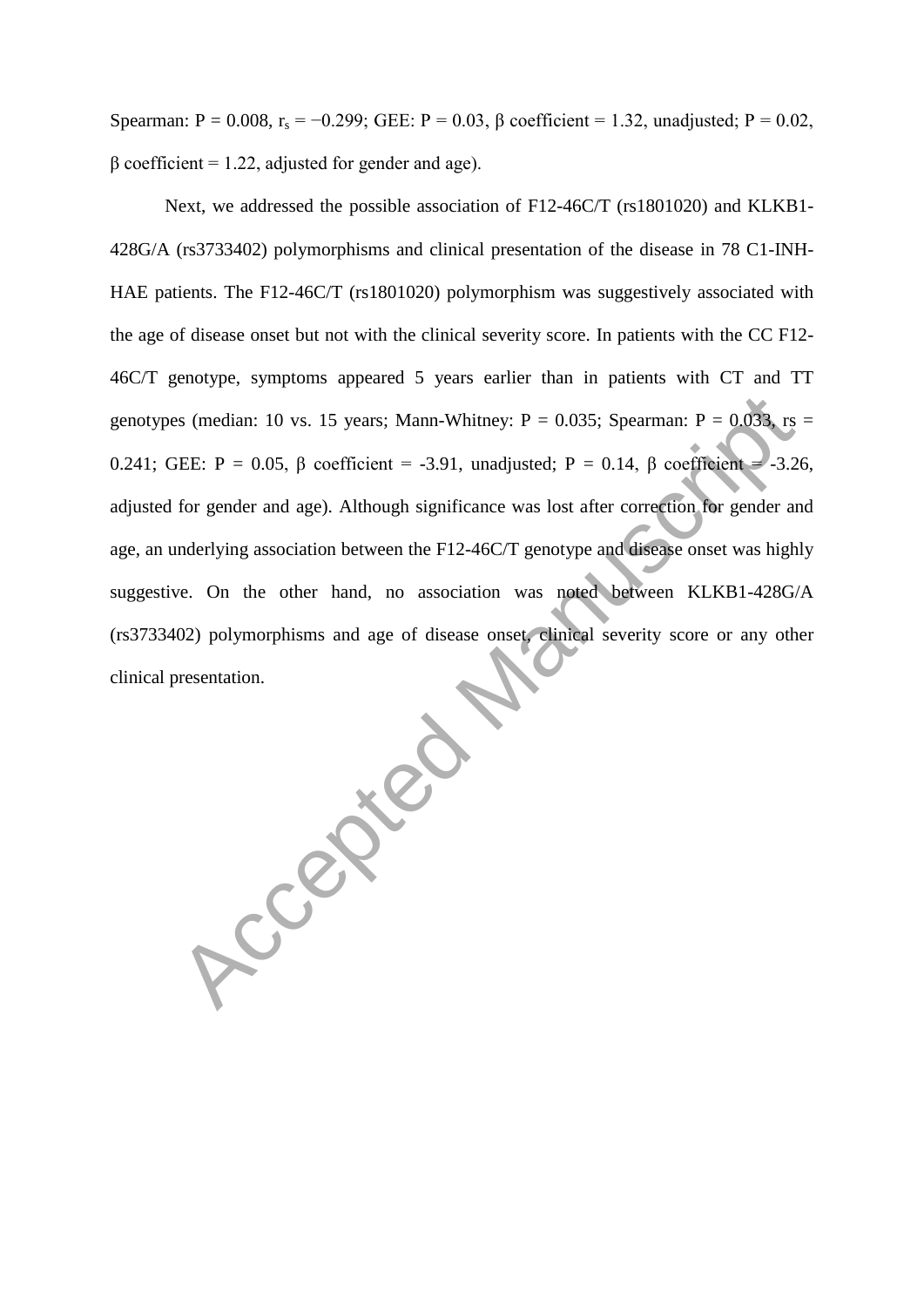# **Discussion**

In the first genetic nationwide characterization of the Macedonian C1-INH-HAE population, we identified mutations in the *SERPING1* gene responsible for the disease in all 15 patients from six unrelated families. Interestingly, all patients have C1-INH-HAE type I. The minimum C1-INH-HAE prevalence in the Republic of Macedonia is 1:140,000 inhabitants. This rate is lower than that reported in Denmark(18,22), Italy(23), Hungary(24), Norway(25), Sweden(26), and Switzerland(27), where the calculated prevalence is 1:65,000 to 1:70,000 inhabitants. The rate is also slightly lower than reported in Greece(24), Serbia(13), Slovenia(12), and Spain(21,28), where the prevalence is reported to be approximately 1:90,000 to 1:100,000 inhabitants. These data suggest that this rare disease still remains underdiagnosed, given that six to up to twenty-seven additional C1-INH-HAE patients living in Republic of Macedonia expected to be diagnosed with HAE based on the prevalence rate of 1:50,000 to 1:100,000(12,13,18,21–28). Another argument that further supports the indication that HAE is underdiagnosed in the Republic of Macedonia is that we did not identify any patient with C1-INH-HAE type II, where according to previous reports, C1-INH-HAE type II accounts for 15% of C1-INH-HAE cases(1,2,29). 000 inhabitants. The rate is also slightly lower than reported in Greece(2<br>3), Slovenia(12), and Spain(21,28), where the prevalence is reported to<br>mately 1:90,000 to 1:100,000 inhabitants. These data suggest that this rar

In our cohort of Macedonian patients, the mean delay from symptom onset to establishment of correct diagnosis of 7 years is comparable to that reported in other European countries; however, substantial differences are noted in the observed delay among different countries. Speletas et al.(24) studied 265 patients from Greece, Romania, Germany and Hungary and found that the mean delay was 12 years. Among these countries, the shortest mean delay was noted in Germany (8.7 years), and the longest was in Greece (17 years). Similarly, Zanichelli et al.(30) found a median delay of 9 years in 150 patients from six countries, with the shortest again being in Germany (2 years) and the longest in Italy (15 years). The mean delay in diagnosis was 12 years in Sweden(26), 16 years in Denmark(18)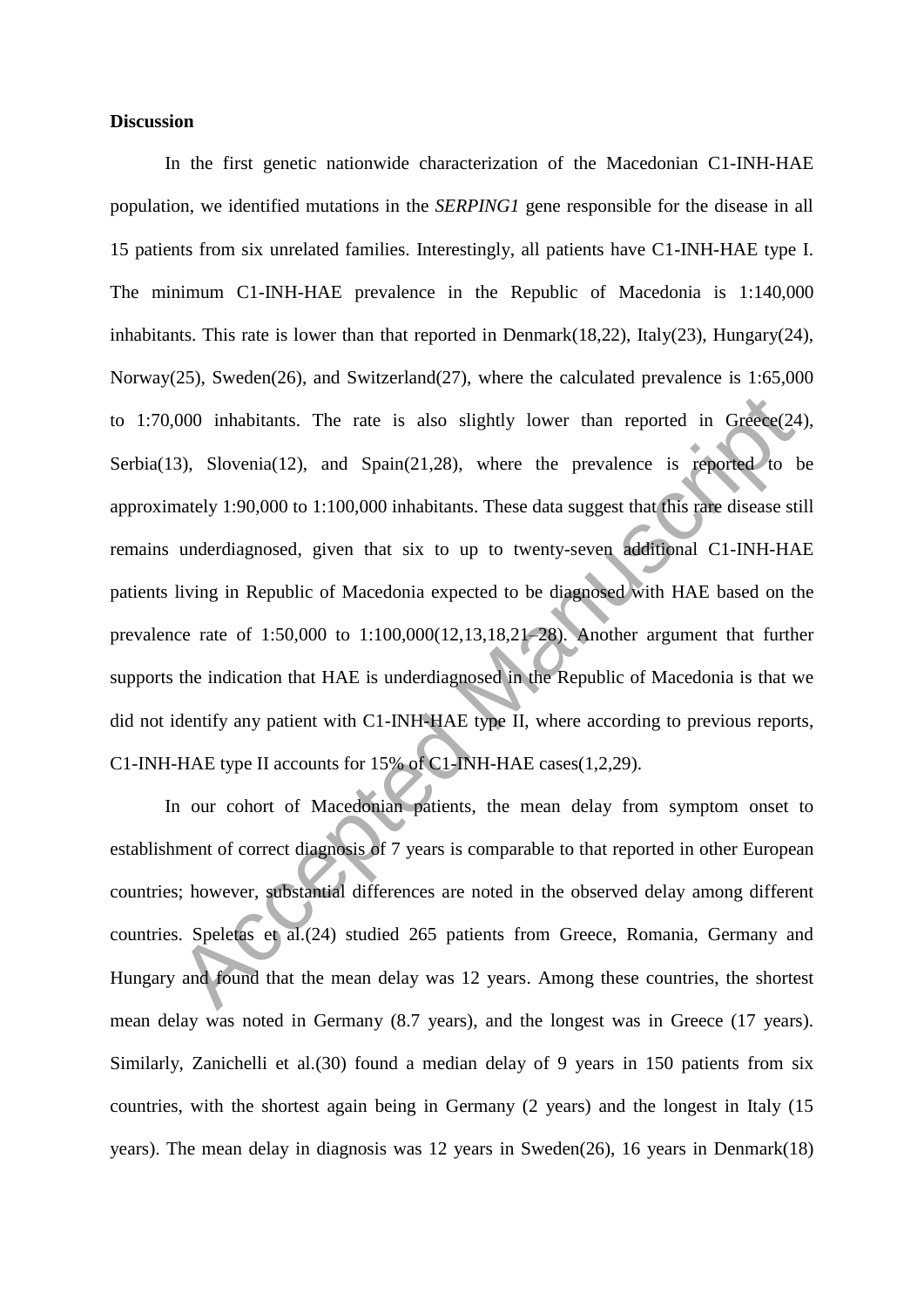and 11 years in Serbia(13). Although the mean delay in the Republic of Macedonia is among the shortest in Europe, it is still inadequate given that three patients required more than 20 years to obtain a correct diagnosis of C1-INH-HAE. In addition, based on the low calculated prevalence, several patients are still awaiting the correct diagnosis. Therefore, the awareness and recognition of this rare disease in the Republic of Macedonia still needs to be increased, including continuous education of primary care physicians and raising awareness of HAE among both medical professionals and the general population.

In C1-INH-HAE patients, we have identified five different mutations, namely, 1 missense mutation (c.550G>A), 2 nonsense mutations (c.481A>T and c.1488T>G), 1 small deletion (c.813\_818delCAACAA) and one large deletion (deletion of exon 4). The mutations were distributed across several exons, specifically exons 3, 4, 5 and 8 (Table 3). Two mutations (c.813\_818delCAACAA and c.1488T>G) were reported for the first time. The inframe deletion c.813\_818delCAACAA is located in exon 5 and is probably caused by the presence of three direct repeats of the triplet CAA, making this region susceptible to mutation by a slipped mispairing mechanism(31). The deletion of the two triplets was described here for the first time; however, the deletion of a single triplet CAA in this region was previously described as disease causative(21,31). The c.813\_818delCAACAA mutation was identified in two patients from the same family and was absent in a healthy relative and controls, which further confirms that the identified mutation is indeed responsible for C1-INH-HAE. The newly identified nonsense mutation (c.1488T>G) located in exon 8 causes a premature termination of the protein at the 496th amino acid, resulting in the synthesis of a protein that is five amino acids shorter than the normal protein. As a result, this truncated protein is probably rapidly intracellularly degraded in the endoplasmic reticulum as previously described for the mutation in the C-terminal domain of *SERPING1* (i.e., Arg494Stop)(32). n C1-INH-HAE patients, we have identified five different mutations, namely,<br>emutation (c.550G>A), 2 nonsense mutations (c.481A>T and c.1488T\en) and<br>(c.813\_818delCAACAA) and one large deletion (deletion of exon 4). The mu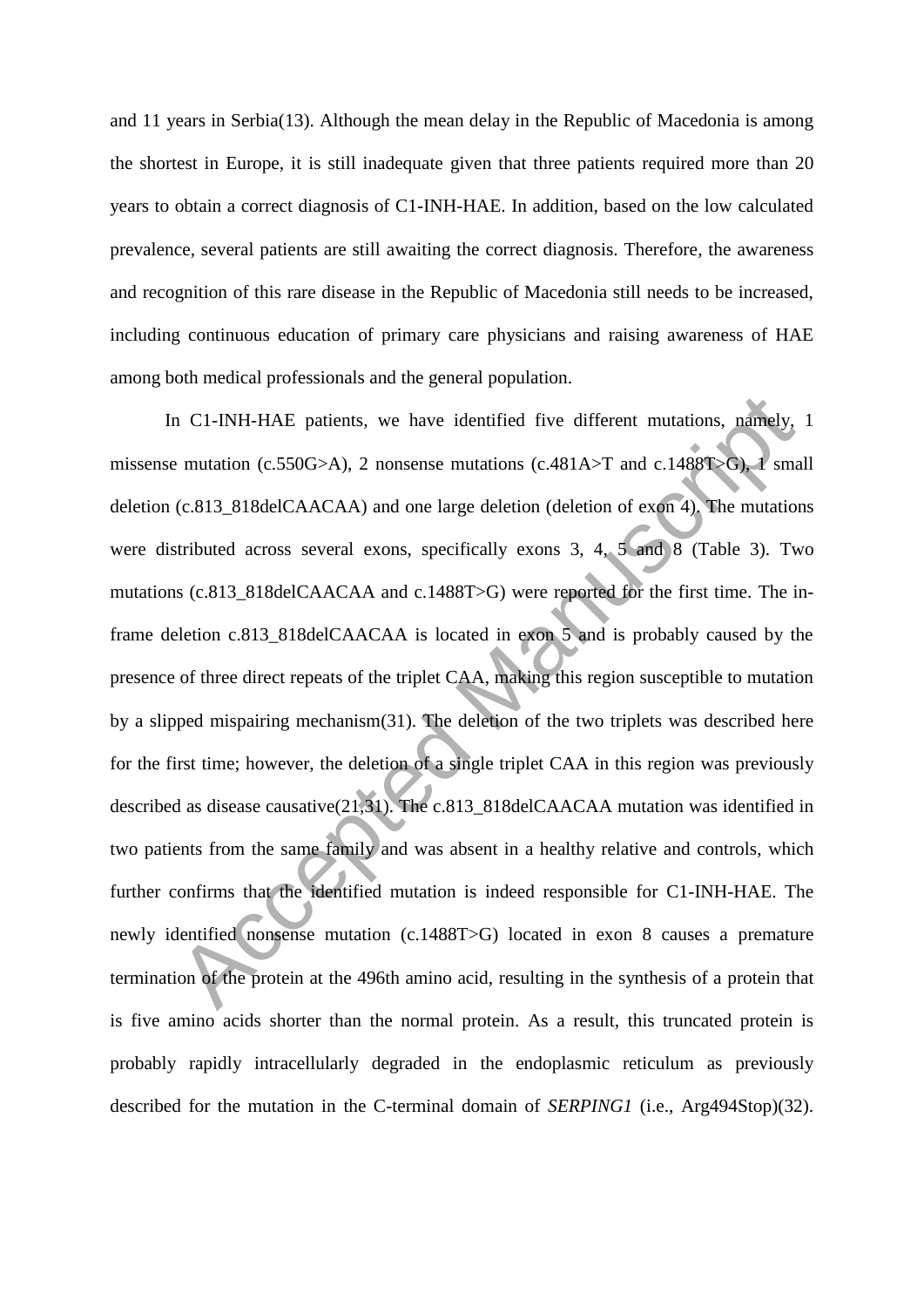This mutation was present in two patients from the same family and absent from controls, which further supports the causative nature of this mutation.

High variability in the clinical expression of C1-INH-HAE remains an unsolved issue despite great efforts to unveil the genotype-phenotype association. Our results indicate that different types of mutations might be responsible for the high variability of C1-INH-HAE clinical expression, where mutations with a clear effect on C1-INH function predispose individuals to a more severe disease phenotype given that patients with nonsense and frameshift mutations, large deletions/insertions, splicing defects, and mutations at Arg444 (group 1) exhibited an increased clinical severity score compared with patients with missense mutations, excluding mutations at Arg444 (group 2). Additionally, the rationale of our modified categorization of mutations into two groups(13) was further confirmed in additional populations and with a larger sample size. In this analysis, 78 C1-INH-HAE patients were pooled from south-eastern Europe, specifically Macedonia, Slovenia(12), Serbia(13) and the Šibenik-Knin region of Croatia(14). Our results are consistent with some reports that have suggested an association of disease severity and disease onset with mutation type(13,17,24), whereas several other studies have failed to demonstrate the genotype-phenotype association in C1-INH-HAE(21,22,33–35). One reason for this discrepancy is that different reports used different categorizations for mutation grouping; therefore, we propose that our modified categorization into two groups, as discussed in greater detail elsewhere(13), should be more frequently adopted in genotype-phenotype association analyses. We also provide additional confirmation of previous findings suggesting that patients with the CC F12-46C/T (rs1801020) genotype have earlier disease onset than other C1-INH-HAE patients(15–17). Although, we did not identify any association between the KLKB1-428G/A (rs3733402) polymorphism and disease onset or any other clinical presentation of C1-INH-HAE, this polymorphism needs to be further investigated to confirm its role in C1-INH-HAE. Reporting ft mutations, large deletions/insertions, splicing defects, and mutations at Arg4<br>
2) exhibited an increased clinical severity score compared with patients with misser<br>
1s, excluding mutations at Arg444 (group 2). Additio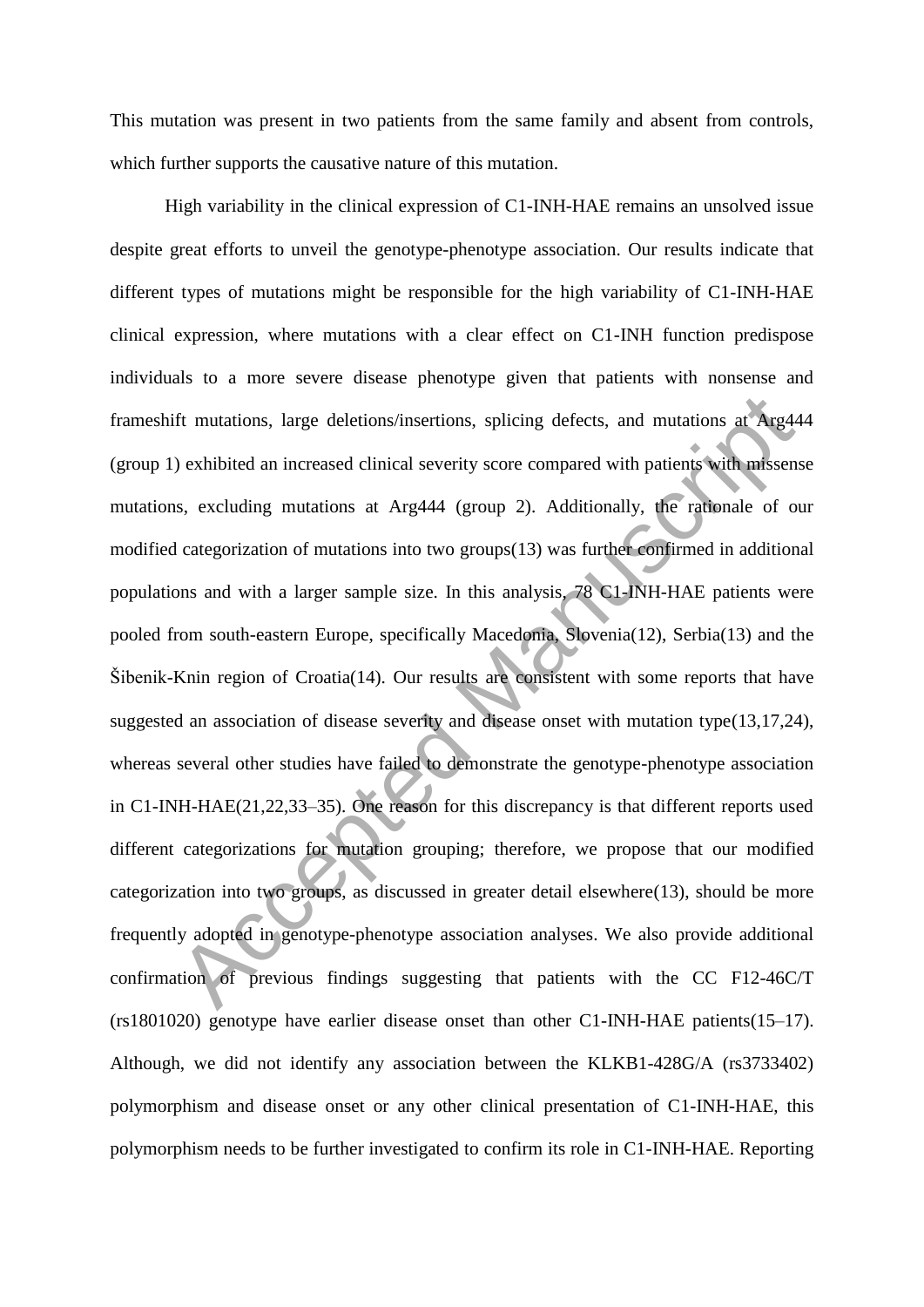of *SERPING1* mutation categorization and the F12-46C/T polymorphism upon detection could contribute to improvements in the early management of this potentially life-threatening oedema as some precautionary measures could be taken prior to the appearance of clinical symptoms. However, we must be aware that other disease-modifying factors may play important roles in determining the clinical variability of C1-INH-HAE(3,6).

In conclusion, established genetic analysis helped identify the molecular basis of C1- INH-HAE given that causative mutations in *SERPING1* were detected in all patients from six Macedonian families. Molecular analysis allowed the detection of a causative mutation in an infant before the appearance of clinical symptoms, which is essential in the prevention and adequate treatment of life-threatening oedema. Although more than 450 different mutations in *SERPING1* have been described to date(7), our study identified two novel mutations, highlighting the heterogeneity of mutations causing C1-INH-HAE. Furthermore, our results corroborated the genotype-phenotype relationship, where mutations with a clear effect on C1- INH function predispose individuals to a more severe disease phenotype and the CC F12- 46C/T polymorphism predisposes individuals to earlier disease onset.<br>
Accepted Manuscription of the Manuscription of the Manuscription of the Manuscription of the Manuscription of the Manuscription of the Manuscription of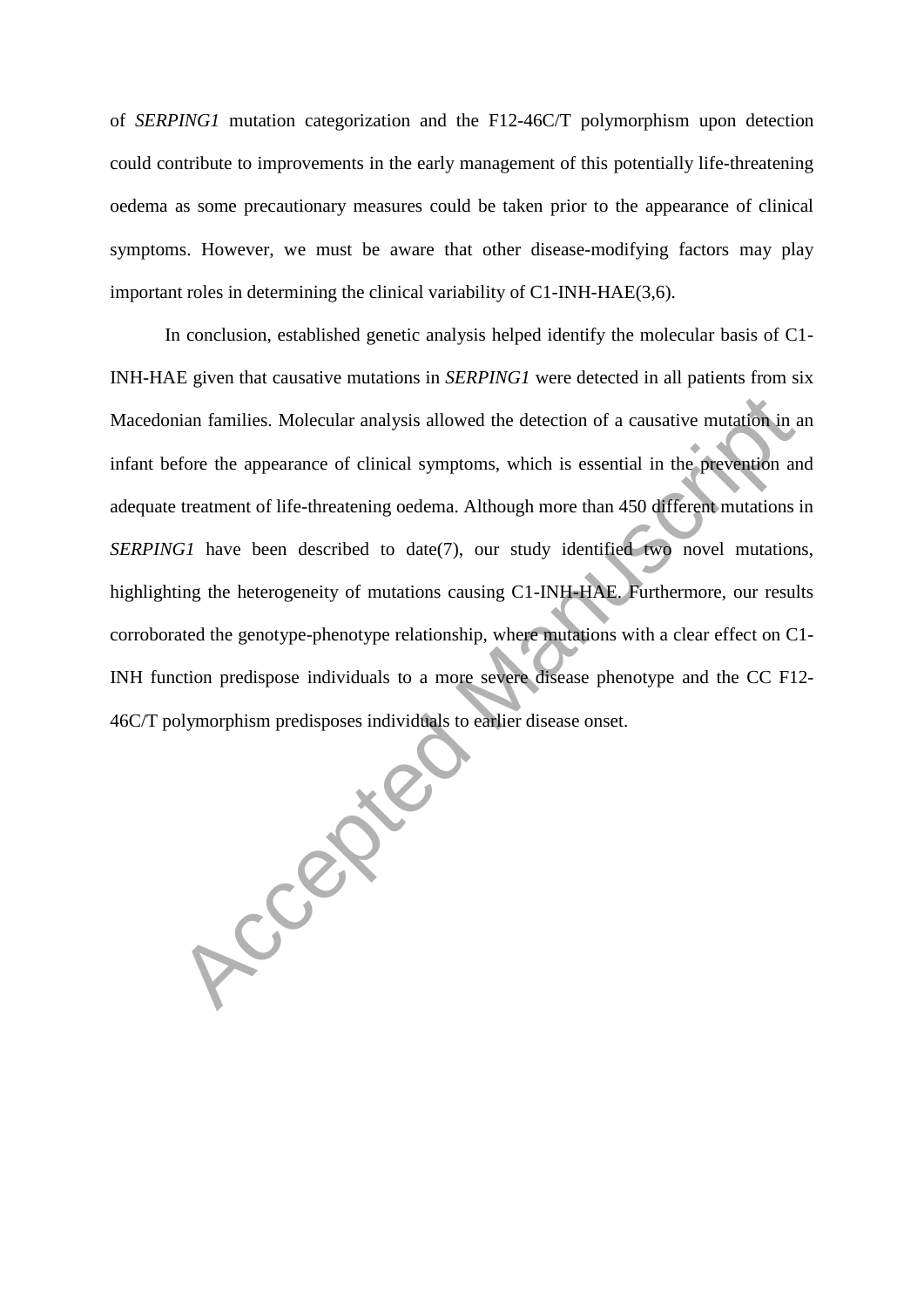# **Acknowledgements**

We are grateful to all patients and their family members who participated in this study. We wish to thank all collaborators involved in the diagnosis and management of patients with hereditary angioedema and to M. Šilar and T. Krumpestar for their skilful assistance.

#### **Disclosure statement**

The authors report no conflicts of interest.

# **Funding information**

This work was supported by the Slovenian Research Agency (grant no. P3-0360). <br>
Accepted Manuscription of Manuscription of Manuscription of Manuscription of Manuscription of Manuscription of Manuscription of Manuscription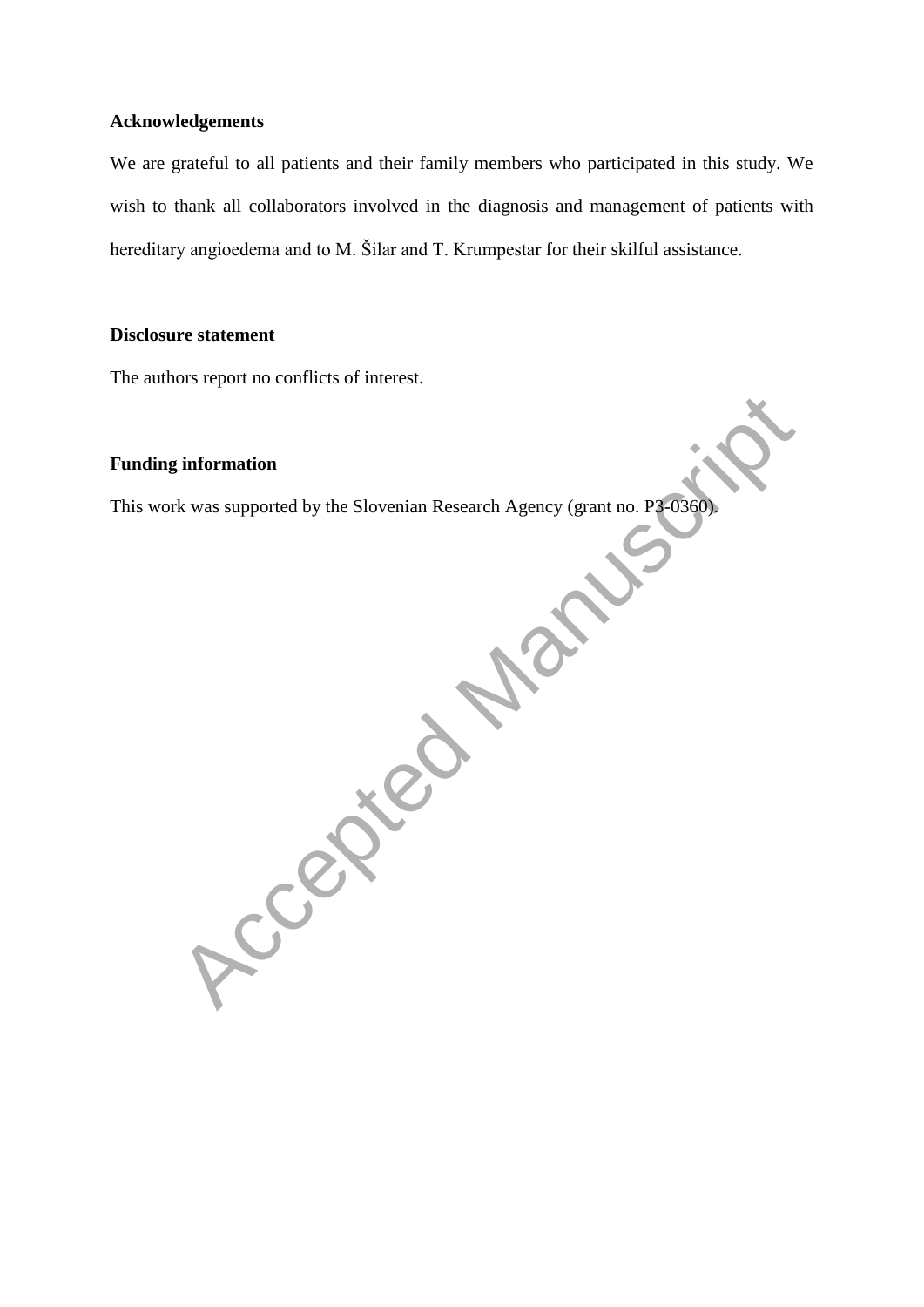#### **References**

- 1. Agostoni A, Aygören-Pürsün E, Binkley KE, Blanch A, Bork K, Bouillet L, et al. Hereditary and acquired angioedema: Problems and progress: Proceedings of the third C1 esterase inhibitor deficiency workshop and beyond. J Allergy Clin Immunol. 2004;114(3 SUPPL.):51–131.
- 2. Zuraw B. Hereditary angioedema. N Engl J Med. 2008;359(10):1027.
- 3. Wu MA, Perego F, Zanichelli A, Cicardi M. Angioedema Phenotypes : Disease Expression and Classification. Clin Rev Allergy Immunol. 2016;51(2):162-9.
- 4. Cicardi M, Aberer W, Banerji A, Bas M, Bernstein JA, Bork K, et al. Classification, diagnosis, and approach to treatment for angioedema: consensus report from the Hereditary Angioedema International Working Group. Allergy. 2014;69(5):602–16.
- 5. Carter PE, Duponchel C, Tosi M, Fothergill JE. Complete nucleotide sequence of the gene for human C1 inhibitor with an unusually high density of Alu elements. Eur J Biochem. 1991;197(2):301–8.
- 6. Germenis AE, Speletas M. Genetics of Hereditary Angioedema Revisited. Clin Rev Allergy Immunol.2016; 51(2):170-82.
- 7. Kalmar L, Hegedus T, Farkas H, Nagy M, Tordai A. HAEdb: a novel interactive, locus-specific mutation database for the C1 inhibitor gene. Hum Mutat. 2005;25(1):1– 5. xpression and Classification. Clin Rev Allergy Immunol. 2016;51(2):162-9.<br>
icardi M, Aberer W, Banerji A, Bas M, Bernstein JA, Bork K, et al. Classification,<br>
agnosis, and approach to treatment for angioedema: consensus re
- 8. Bork K, Wulff K, Hardt J, Witzke G, Staubach P. Hereditary angioedema caused by missense mutations in the factor XII gene: Clinical features, trigger factors, and therapy. J Allergy Clin Immunol. 2009;124(1):129–34.
- 9. Bafunno V, Firinu D, Apolito MD, Cordisco G, Loffredo S, Leccese A, et al. Mutation of Angiopoietin-1 Gene Associates with a New Type of Hereditary Angioedema. J Allergy Clin Immunol. 2017; S0091-6749(17)30921-1.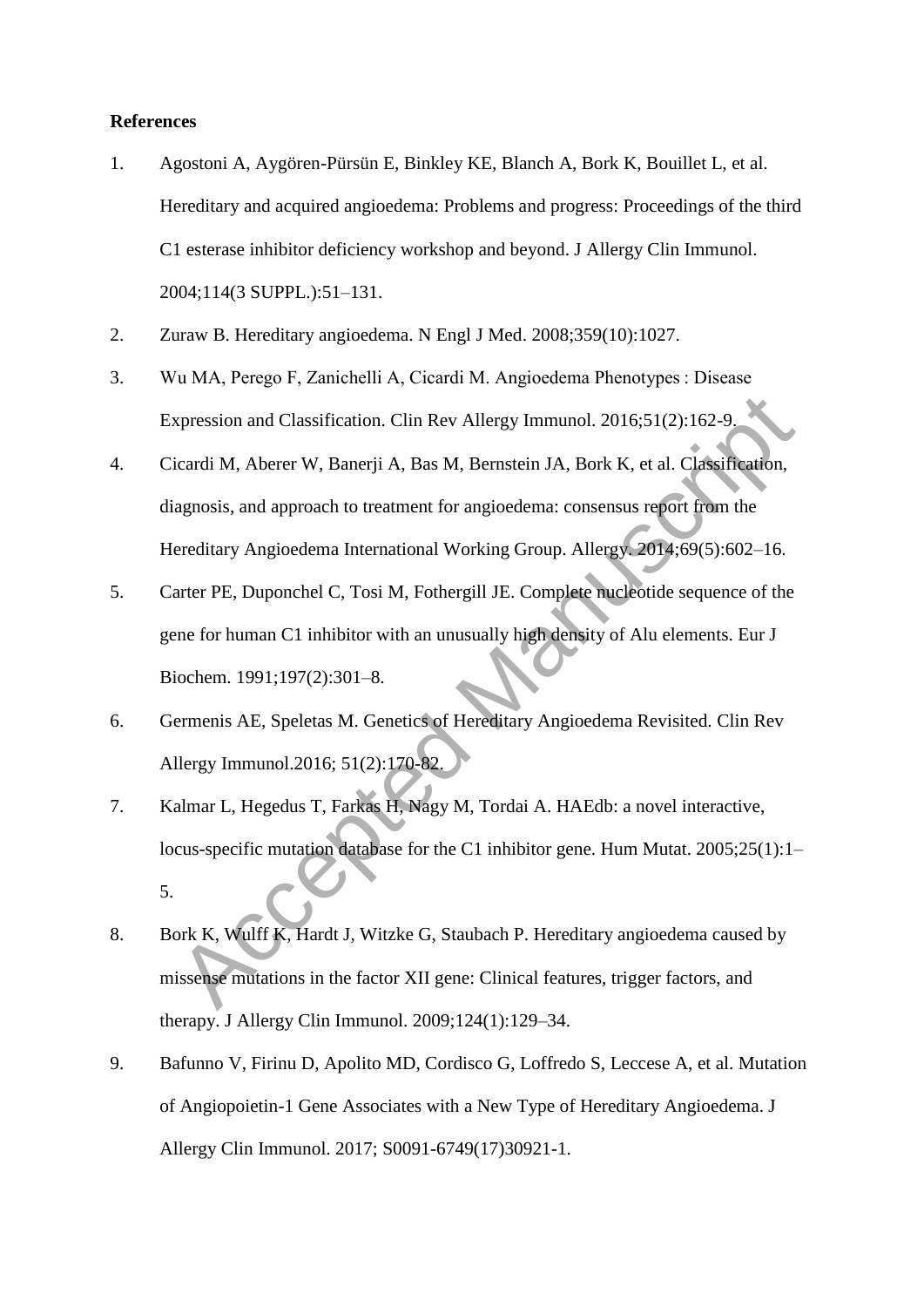- 10. Bork K, Wulff K, Steinmüller-Magin L, Braenne I, Staubach-Renz P, Witzke G, et al. Hereditary angioedema with a mutation in the plasminogen gene. 2018;73(2):442-450.
- 11. Bork K, Wulff K, Witzke G, Hardt J. Hereditary angioedema with normal C1-INH with versus without specific F12 gene mutations. Allergy Eur J Allergy Clin Immunol. 2015;70(8):1004–12.
- 12. Rijavec M, Korošec P, Šilar M, Zidarn M, Miljković J, Košnik M. Hereditary Angioedema Nationwide Study in Slovenia Reveals Four Novel Mutations in SERPING1 Gene. PLoS One. 2013;8(2).
- 13. Andrejević S, Korošec P, Šilar M, Košnik M, Mijanović R, Bonaći-Nikolić B, et al. Hereditary angioedema due to C1 inhibitor deficiency in Serbia: Two novel mutations and evidence of genotype-phenotype association. PLoS One. 2015;10(11):1–11.
- 14. Karadža-Lapić L, Korošec P, Šilar M, Košnik M, Cikojević D, Lozić B, et al. Frequent life-threatening laryngeal attacks in two Croatian families with hereditary angioedema due to C1 inhibitor deficiency harbouring a novel frameshift mutation in SERPING1. Ann Med. 2016; 48(7):485-491. ERPINGI Gene. PLoS One. 2013;8(2).<br>
Indrejević S, Korošec P, Šilar M, Košnik M, Mijanović R, Bonaći-Nikolić B, et al.<br>
Ereditary angioedema due to C1 inhibitor deficiency in Serbia: Two novel mutation<br>
Indevidence of genot
- 15. Speletas M, Szilagyi, Csuka D, Koutsostathis N, Psarros F, Moldovan D, et al. F12- 46C/T polymorphism as modifier of the clinical phenotype of hereditary angioedema. Allergy. 2015;70(12):1661–4.
- 16. Gianni P, Loules G, Zamanakou M, Kompoti M, Csuka D, Psarros F, et al. Genetic Determinants of C1 Inhibitor Deficiency Angioedema Age of Onset. Int Arch Allergy Immunol. 2017;174(3-4):200-204.
- 17. Bors A, Csuka D, Varga L, Farkas H, Tordai A, Füst G, et al. Less severe clinical manifestations in patients with hereditary angioedema with missense C1INH gene mutations. J Allergy Clin Immunol. 2013;131(6):1708–11.
- 18. Bygum A. Hereditary angio-oedema in Denmark: a nationwide survey. Br J Dermatol.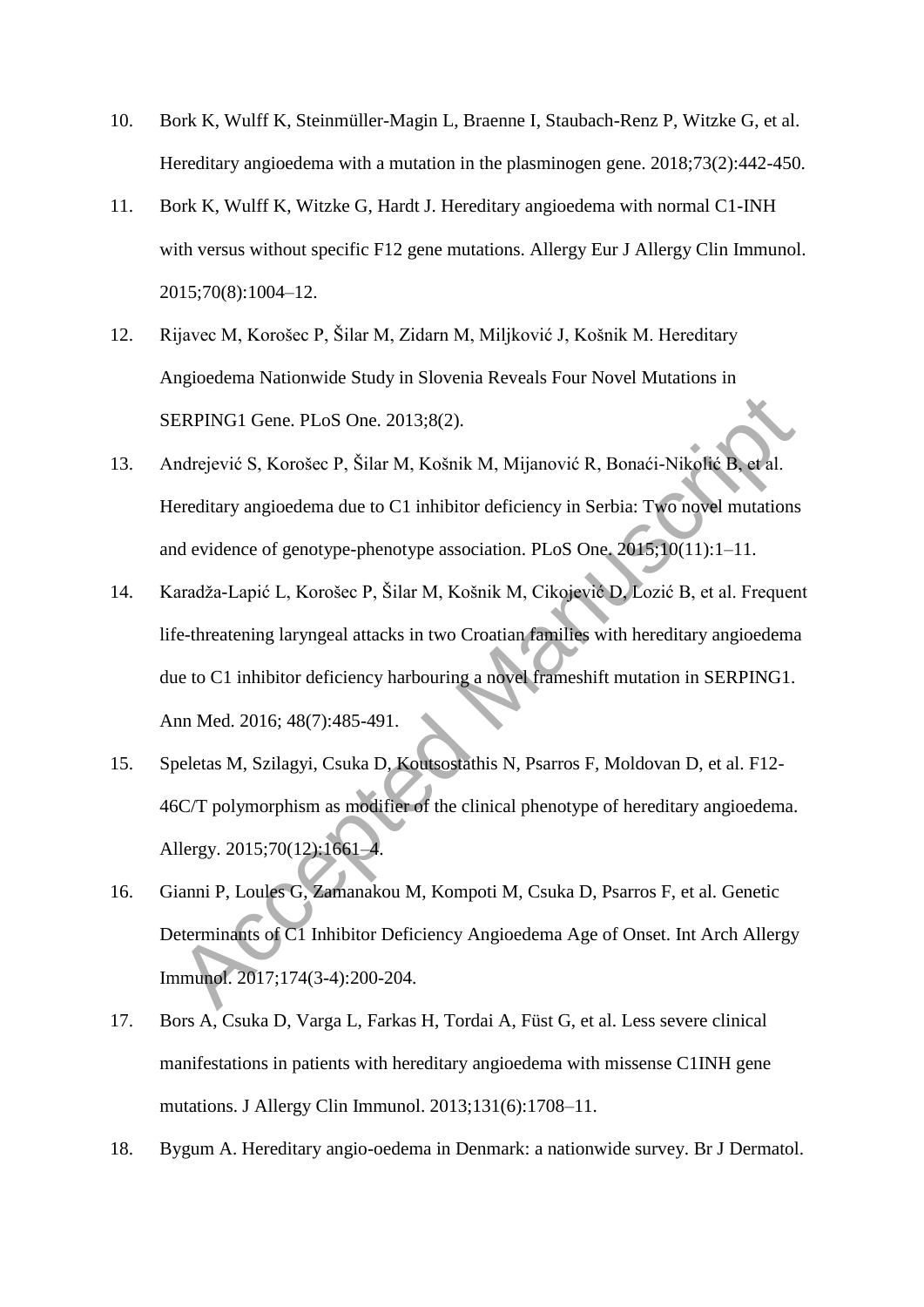2009;161(5):1153–8.

- 19. Martinho A, Mendes J, Simões O, Nunes R, Gomes J, Castro ED, et al. Mutations analysis of C1 inhibitor coding sequence gene among Portuguese patients with hereditary angioedema. Mol Immunol. 2013;53(4):431-4.
- 20. Verpy E, Biasotto M, Brai M, Misiano G, Meo T, Tosi M. Exhaustive Mutation Scanning by Fluorescence-Assisted Mismatch Analysis Discloses New Genotype-Phenotype Correlations in Angioedema. Am J Hum Genet. 1996;59(2):308–19.
- 21. López-Lera A, Garrido S, Roche O, López-Trascasa M. SERPING1 mutations in 59 families with hereditary angioedema. Mol Immunol. 2011;49(1–2):18–27.
- 22. Bygum A, Fagerberg CR, Ponard D, Monnier N, Lunardi J, Drouet C. Mutational spectrum and phenotypes in Danish families with hereditary angioedema because of C1 inhibitor deficiency. Allergy Eur J Allergy Clin Immunol. 2011;66(1):76–84. Spez-Lera A, Garrido S, Roche O, López-Trascasa M. SERPING1 mutations in 59<br>milies with hereditary angioedema. Mol Immunol. 2011;49(1–2):18–27<br>ygum A, Fagerberg CR, Ponard D, Monnier N, Lunardi J, Drouet C. Montaional<br>pect
- 23. Zanichelli A, Arcoleo F, Barca M, Borrelli P, Bova M, Cancian M, et al. A nationwide survey of hereditary angioedema due to C1 inhibitor deficiency in Italy. Orphanet J Rare Dis. 2015;10(1):11.
- 24. Speletas M, Szilagyi A, Psarros F, Moldovan D, Magerl M, Kompoti M, et al. Hereditary angioedema: Molecular and clinical differences among European populations. J Allergy Clin Immunol. 2015;135(2):570–3.
- 25. Stray-Pedersen A, Abrahamsen TG, Froland SS. Primary immunodeficiency diseases in Norway. J Clin Immunol. 2000;20(6):477–85.
- 26. Nordenfelt P, Nilsson M, Björkander J, Mallbris L, Lindfors A, Wahlgren C. Hereditary Angioedema in Swedish Adults: Report From the National Cohort. Acta Derm Venereol. 2016;96(4):540-5.
- 27. Steiner UC, Weber-Chrysochoou C, Helbling A, Scherer K, Grendelmeier PS, Wuillemin WA. Hereditary angioedema due to C1 - inhibitor deficiency in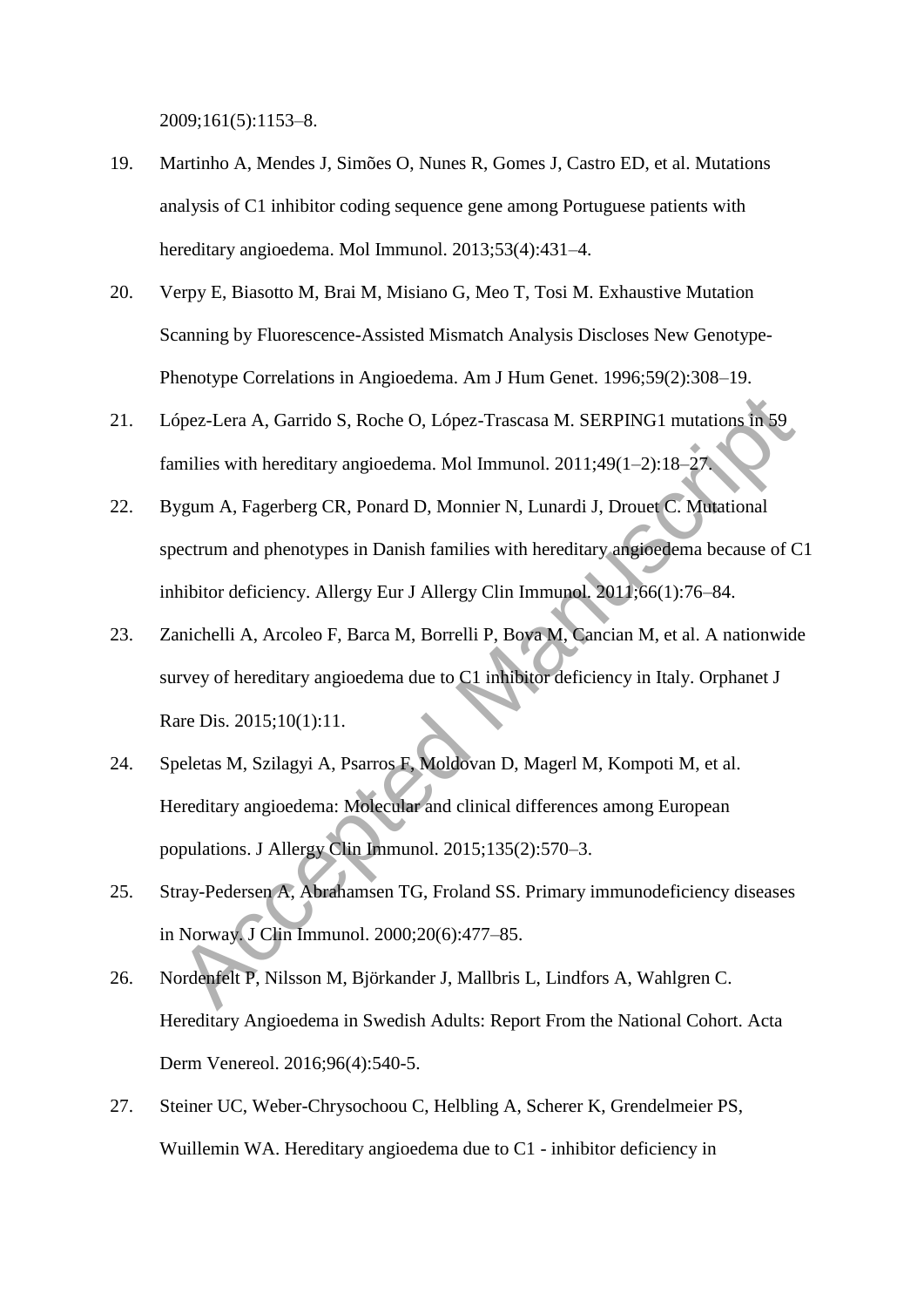Switzerland: clinical characteristics and therapeutic modalities within a cohort study. Orphanet J Rare Dis. 2016;11:43.

- 28. Roche O, Blanch A, Duponchel C, Fontán G, Tosi M, López-Trascasa M. Hereditary angioedema: The mutation spectrum of SERPING1/C1NH in a large Spanish cohort. Hum Mutat. 2005;26(2):135–44.
- 29. Bowen T, Cicardi M, Farkas H, Bork K, Longhurst HJ, Zuraw B, et al. 2010 International consensus algorithm for the diagnosis, therapy and management of hereditary angioedema. Allergy Asthma Clin Immunol. 2010;6(1):24.
- 30. Zanichelli A, Magerl M, Longhurst H, Fabien V, Maurer M. Hereditary angioedema with C1 inhibitor deficiency: delay in diagnosis in Europe. Allergy Asthma Clin Immunol. 2013;9(1):29.
- 31. Bissler JJ, Cicardi M, Donaldson VH, Gatenby PA, Rosenii FS, Sheffer AL, et al. A cluster of mutations within a short triplet repeat in the C1 inhibitor gene. Proc Natl Acad Sci U S A. 1994;91(20):9622-5.
- 32. Verpy E, Couture-Tosi E, Eldering E, Lopez-Trascasa M, Späth P, Meo T, et al. Crucial residues in the carboxy-terminal end of C1 inhibitor revealed by pathogenic mutants impaired in secretion or function. J Clin Invest. 1995;95(1):350–9.
- 33. Xu YY, Zhi YX, Yin J, Wang LL, Wen LP, Gu JQ, et al. Mutational spectrum and geno-phenotype correlation in Chinese families with Hereditary Angioedema. Allergy Eur J Allergy Clin Immunol. 2012;67(11):1430–6. ereditary angioedema. Allergy Asthma Clin Immunol. 2010;6(1):24.<br>
antichelli A, Magerl M, Longhurst H, Fabien V, Maurer M. Hereditary angioedema<br>
ith C1 inhibitor deficiency: delay in diagnosis in Europe. Allergy Asthma Cl
- 34. Bafunno V, Bova M, Loffredo S, Divella C, Petraroli A, Marone G, et al. Mutational spectrum of the C1 inhibitor gene in a cohort of italian patients with hereditary angioedema: Description of nine novel mutations. Ann Hum Genet. 2014;78(2):73–82.
- 35. Maia LSM, Ferriani MPL, Nunes FL, Ferraro MF, Dias MM, Serpa FS, et al. Genotype-Phenotype Correlations in Patients with Hereditary Angioedema. J Allergy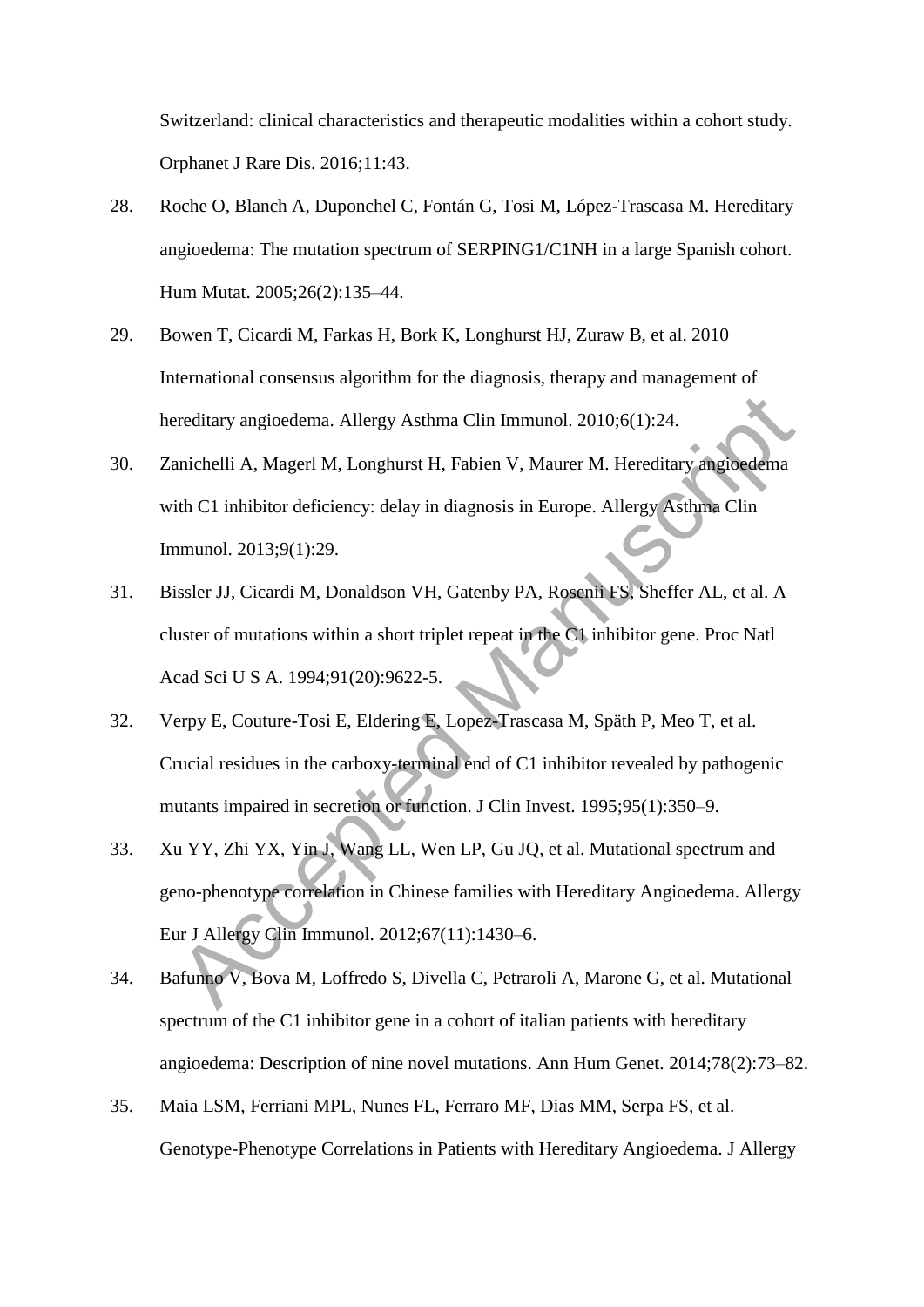#### Clin Immunol. 2017; 139(2): Supplement AB383.

| Age at<br>onset of<br>symptoms | Age at<br>diagnosis | $C1$ -INH-<br>HAE type | Clinical<br>severity<br>score | Skin<br>oedema | Facial<br>oedema | Abdominal<br>oedema | Laryngeal<br>oedema | Number of<br>attacks |                 | Family<br>history | $C1-$<br>INH,<br>g/1 | $C1$ -IN $H$<br>function<br>$, \frac{9}{6}$ | C <sub>4</sub><br>g/1 |
|--------------------------------|---------------------|------------------------|-------------------------------|----------------|------------------|---------------------|---------------------|----------------------|-----------------|-------------------|----------------------|---------------------------------------------|-----------------------|
| (years)                        | (years)             |                        |                               |                |                  |                     |                     | in                   | in              |                   |                      |                                             |                       |
|                                |                     |                        |                               |                |                  |                     |                     | 2015                 | 2016            |                   |                      |                                             |                       |
| 18                             | 51                  | Type I                 | $\tau$                        | $\ddot{}$      | $+$              | $^{+}$              | $+$                 | 46                   | 39              | $^{+}$            | < 0.05               | 25                                          | < 0.05                |
| 12                             | 13                  | Type I                 | 7                             | $^{+}$         | $+$              | $^{+}$              | $^{+}$              | 20                   | 21              | $^{+}$            | < 0.05               | $\leq$ 24                                   | < 0.05                |
| ND                             | ND                  | Asympt                 | $\bf{0}$                      | ND             | <b>ND</b>        | ND                  | <b>ND</b>           | ND                   | ND              | $^{+}$            | 0.12                 | 61                                          | 0.06                  |
| 4                              | 4                   | Type I                 | 9                             | $^{+}$         | $+$              | $^{+}$              | $^{+}$              | 31                   | 28              | $+$               | 0.05 <sub>0</sub>    | 12<br>∸                                     | 0.05                  |
| 4                              | 4                   | Type I                 | 9                             | $^{+}$         | $+$              | $^{+}$              | $^{+}$              | 42                   | 60              | $^{+}$            | < 0.05               | 14                                          | < 0.05                |
| 1                              |                     | Type I                 | 9                             | $^{+}$         | $+$              | $^{+}$              | $^{+}$              | 56                   | 59              | $+$               | 0.11                 | 60                                          | < 0.05                |
| ND                             | ND                  | Asympt                 | $\bf{0}$                      | ND             | ND               | ND                  | <b>ND</b>           | ND                   | ND              | $\ddot{}$         | 0.12                 | 16                                          | 0.08                  |
| 3                              | 3                   | Type I                 | 9                             | $^{+}$         | $+$              | $^{+}$              | $+$                 | 18                   | 24              | NA                | < 0.05               | 24                                          | < 0.05                |
| 20                             | 20                  | Type I                 | 7                             | $^{+}$         | $+$              | $^{+}$              | $+$                 | 34                   | 34              |                   | 0.10                 | 17                                          | 0.07                  |
| 20                             | 40                  | Type I                 | 7                             | $^{+}$         | $+$              | $^{+}$              | $+$                 | 57                   | 66              |                   | 0.10                 | 45                                          | 0.09                  |
| 14                             | 17                  | Type I                 | 7                             | $\ddot{}$      | $+$              | $^{+}$              | $^{+}$              | 16                   | 23 <sup>°</sup> |                   | 0.12                 | 48                                          | 0.11                  |
| 19                             | 19                  | Type I                 | 7                             | $\ddot{}$      | $+$              | $^{+}$              | $+$                 | 27                   | 19 <sup>°</sup> | $^{+}$            | < 0.05               | 27                                          | < 0.05                |
| 6                              | 6                   | Type I                 | 8                             | $^{+}$         | $+$              | $^{+}$              | $^{+}$              | 14                   | 21              | $^{+}$            | < 0.05               | $\leq 24$                                   | < 0.05                |
| 12                             | 21                  | Type I                 | 7                             | $^{+}$         | $+$              | $^{+}$              | $^{+}$              | 19                   | 14              | $+$               | < 0.05               | 24                                          | < 0.05                |
| 15                             | 41                  | Type I                 | 7                             | $\ddot{}$      | $+$              | $^{+}$              | $^{+}$              |                      | 11              | ٠                 | 0.06                 | 9                                           | < 0.05                |

#### **Table 1.** Clinical features of Macedonian patients with C1-INH-HAE.

Asympt: Asymptomatic; ND: Not determined; NA: Not Available<br>
Accepted Manuscription<br>
Accepted Manuscription<br>
Accepted Manuscription<br>
Accepted Manuscription<br>
Accepted Manuscription<br>
Accepted Manuscription<br>
Accepted Manuscri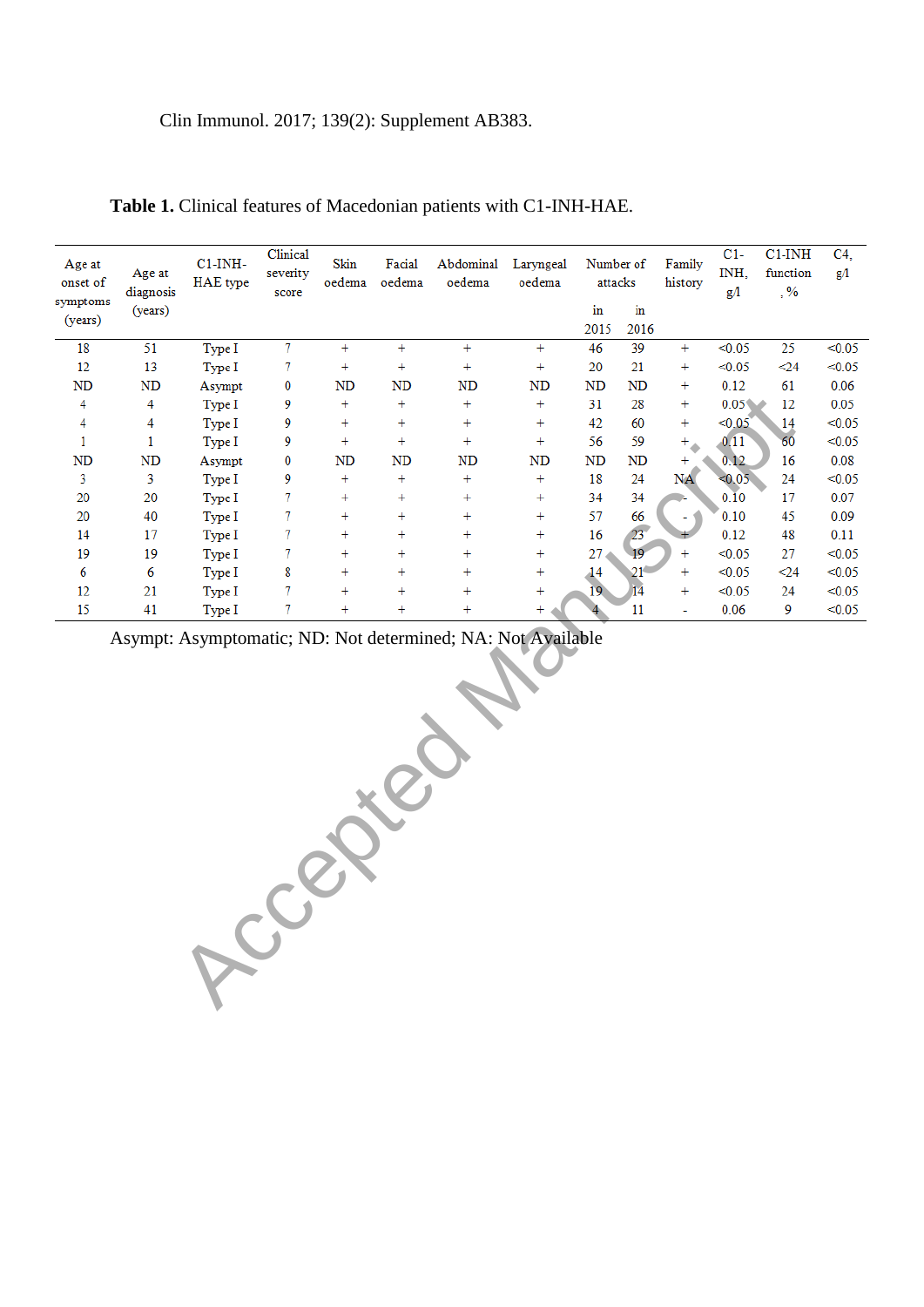|                                 |                | $\overline{20}15$ | 2016           |                 |  |  |
|---------------------------------|----------------|-------------------|----------------|-----------------|--|--|
|                                 | No. of attacks | No. of patients   | No. of attacks | No. of patients |  |  |
| Patients                        |                |                   |                |                 |  |  |
| Skin oedema                     | 134            | 13                | 155            | 13              |  |  |
| Facial oedema                   | 86             | 13                | 86             | 13              |  |  |
| Abdominal oedema                | 148            | 13                | 164            | 13              |  |  |
| Laryngeal oedema                | 16             | 8                 | $14\,$         | $8\,$           |  |  |
|                                 |                |                   |                |                 |  |  |
| $\geq$ 1/week                   |                | $\overline{2}$    |                | 3               |  |  |
| $\leq$ 1/week to $\geq$ 1/month |                | 10                |                |                 |  |  |
| $\leq$ 1/month to $\geq$ 1/year |                | $\,1\,$           |                |                 |  |  |
|                                 |                |                   |                |                 |  |  |
|                                 | Acces          |                   |                |                 |  |  |

**Table 2.** Frequency of angioedema attacks in 2015 and 2016.